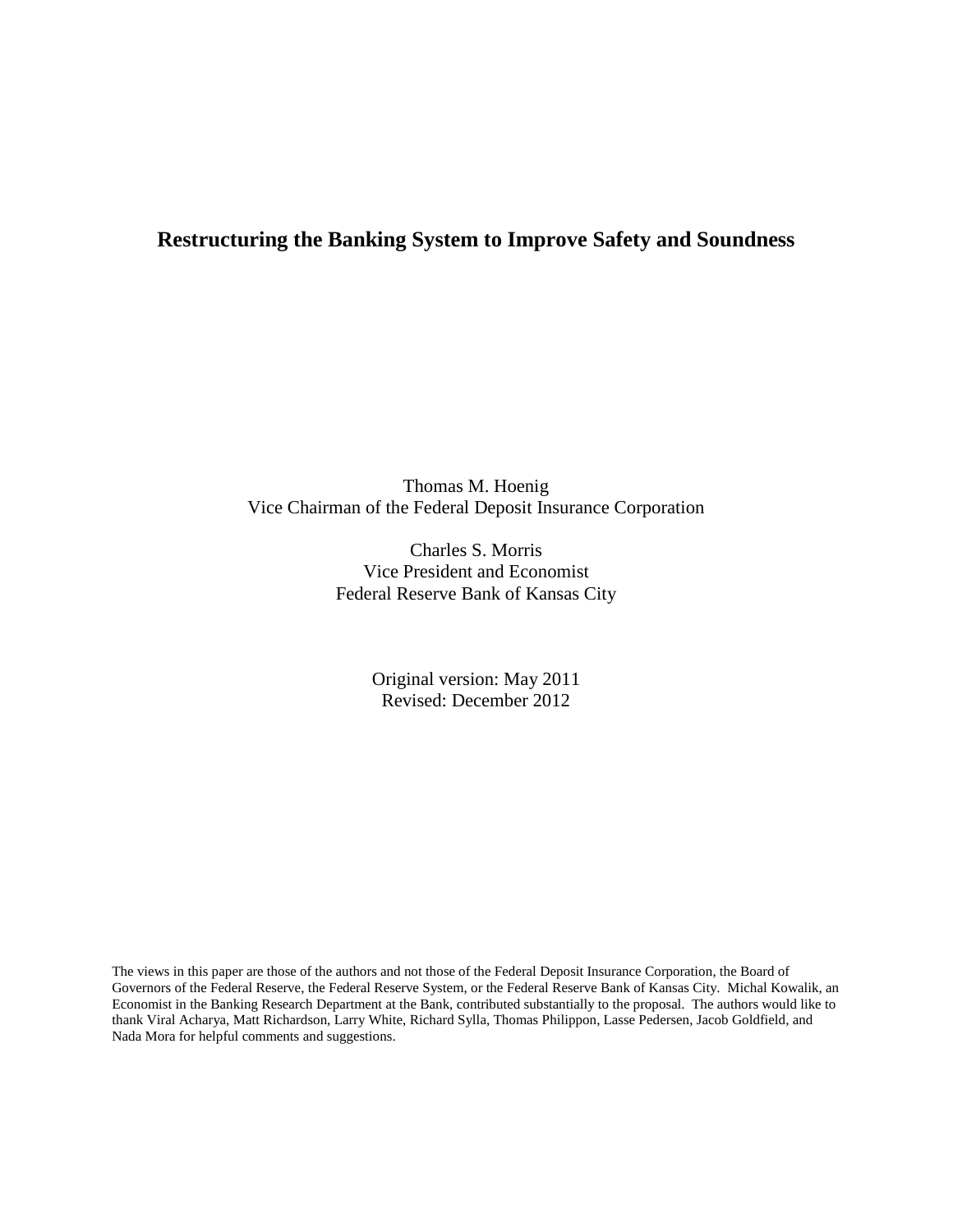#### **Executive Summary**

### Proposal

- This paper provides a specific proposal to limit the financial activities that are covered and thus subsidized by the government safety net in order to protect the financial system and the economy. The U.S. safety net, which consists of central bank loans to solvent but liquidity strained banks and federal deposit insurance, was developed in the early 1900s to protect commercial banks.
- The safety net originally was limited to commercial banks because they are critical to an economy's overall health and growth. Their core activities of making loans funded by shortterm deposits provide essential payment, liquidity, and credit intermediation services. But banks also are inherently unstable because depositors will "run" if they believe their bank is in financial trouble.
- While the safety net solves the instability problem, it also creates incentives to take excessive risk because it subsidizes banks. With safety net protection, depositors and other protected creditors are willing to lend to banks at lower interest rates, given the amount of risk. This cheaper funding and reduced market discipline creates incentives for banks to make riskier investments and increase leverage. The subsidy and associated incentive to take greater risks have grown substantially over the past 30 years because the activities the safety net supports has expanded beyond the core banking activities considered necessary to protect.
- The recommendation in this paper is to limit the safety net and thus its subsidy to what the safety net should protect by restricting banking organization activities by business line. Under the proposal, banking organizations would continue to provide the core services of commercial banks – making loans and taking deposits to provide payment and settlement,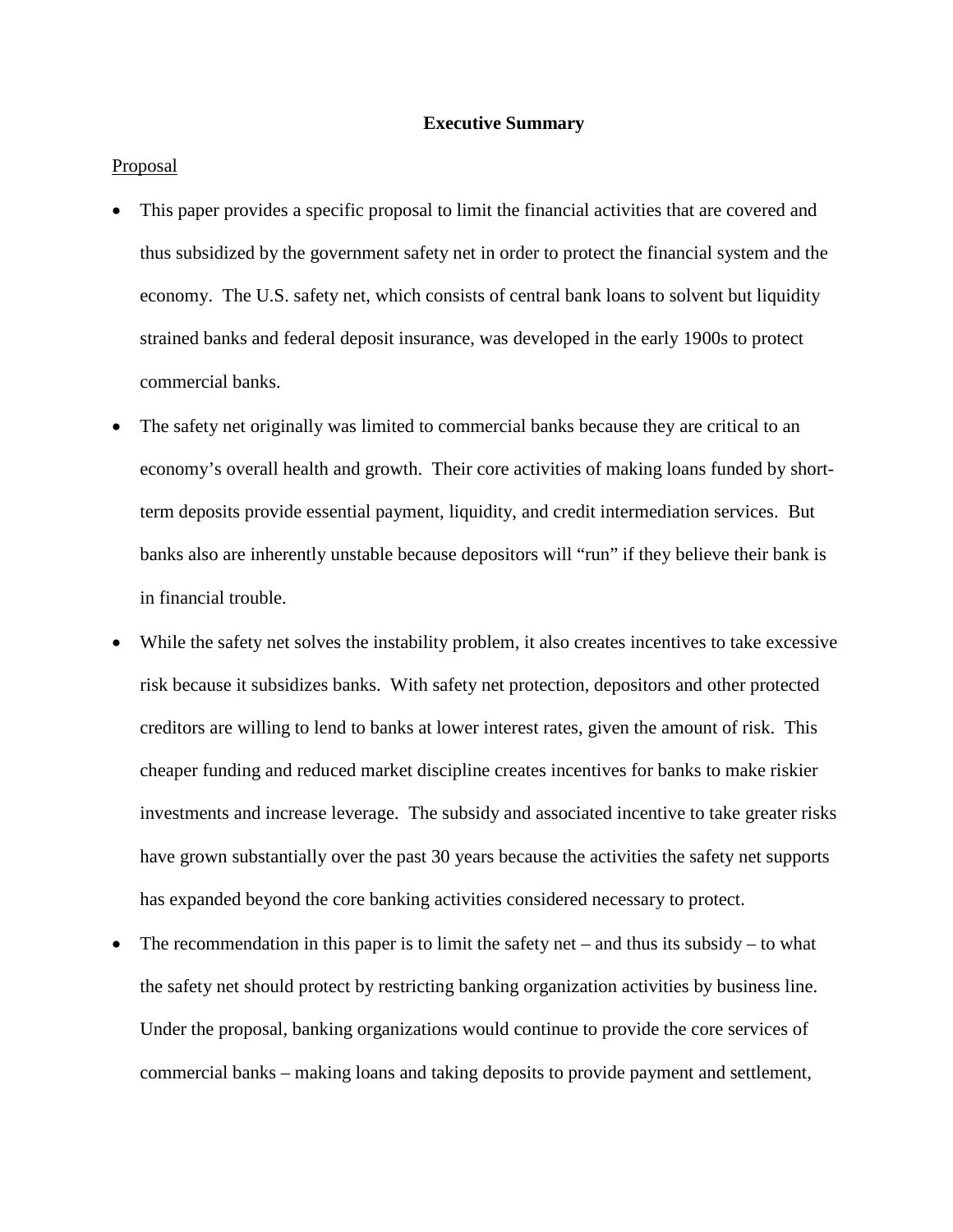liquidity, and credit intermediation services. Other allowable services would be securities underwriting, merger and acquisition advice, trust, and wealth and asset management. Banking companies would not be allowed to conduct broker-dealer activities, make markets in derivatives or securities, trade securities or derivatives for either their own account or customers, or sponsor hedge or private equity funds.

- The difference between what banks would and would not be allowed to do is based on the principle that beyond their core services, they should not conduct activities that create such complexity that their management, the market, and regulators are unable to adequately assess, monitor, and control bank risk taking. Current activities conducted by banks that would be prohibited for them, such as trading and market making, are important to the economy. But they should not be subsidized by the safety net because it causes their overproduction, and therefore imposes unnecessary risks and costs on the financial system and economy. In fact, by removing the safety-net's protection for activities such as securities and derivatives market-making, the market for these services should become more competitive and less dominated by the largest investment banks, which currently are all affiliated with commercial banks.
- The benefits of prohibiting banks from conducting high-risk activities outside of their core business, however, would be limited if those activities continue to threaten stability by migrating to the "shadow" banking system. Shadow banks are financial companies not subject to prudential supervision and regulation that use short-term or near-demandable debt to fund longer-term assets. In other words, shadow banks essentially perform the same critical, core functions as traditional banks, but without an explicit safety net or prudential regulation. As a result, the shadow banking system is susceptible to disruptions that threaten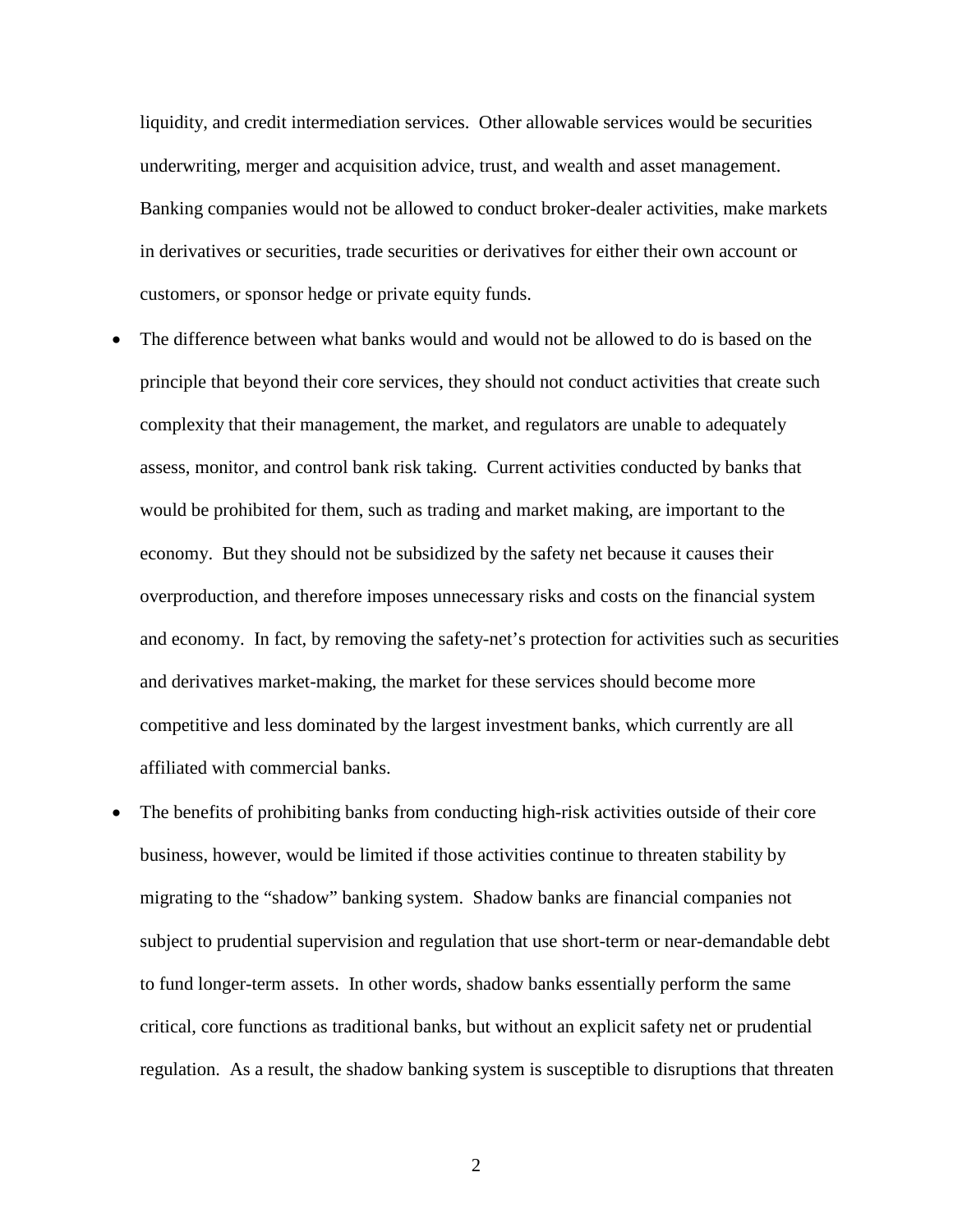financial and economic stability and lead to additional implicit government guarantees and the associated incentive to take excessive risks.

- To mitigate the incentive for shadow banks and other financial companies to take excessive risk and the associated potential systemic effects, this paper makes two additional recommendations. First, money market mutual funds and other investment funds that are allowed to maintain a fixed net asset value (NAV) of \$1 should be required to have floating net asset values. Second, bankruptcy law for repurchase agreement collateral should be rolled back to the pre-2005 rules, which would eliminate mortgage-related assets from being exempt from the automatic stay in bankruptcy when a borrower defaults on its repurchase obligation.
- The problem with fixed NAVs and current bankruptcy law is they provide special treatment that is, they essentially subsidize – short-term funding. As with the safety net for banks, the subsidy leads to the overproduction of risky shadow banking activities. By reining in this subsidy, these two recommendations should greatly curtail shadow banking activities by exposing shadow bank creditors to the true costs of their investments.

#### Why Restricting Activities is the Solution

• The reduced market discipline and incentive to take excessive risk caused by the safety net has long been recognized, which is one of the major reasons for the prudential supervision of banks. The incentive to take *excessive* risk traditionally has been contained through strong on-site examinations and minimum capital requirements that were supplemented as appropriate based on the exam results. This does not mean that banks do not take risks, nor that they do not make mistakes that cause them to fail. Banking is a business of risk taking, and when they do make bad decisions that lead to insolvency or liquidity problems, they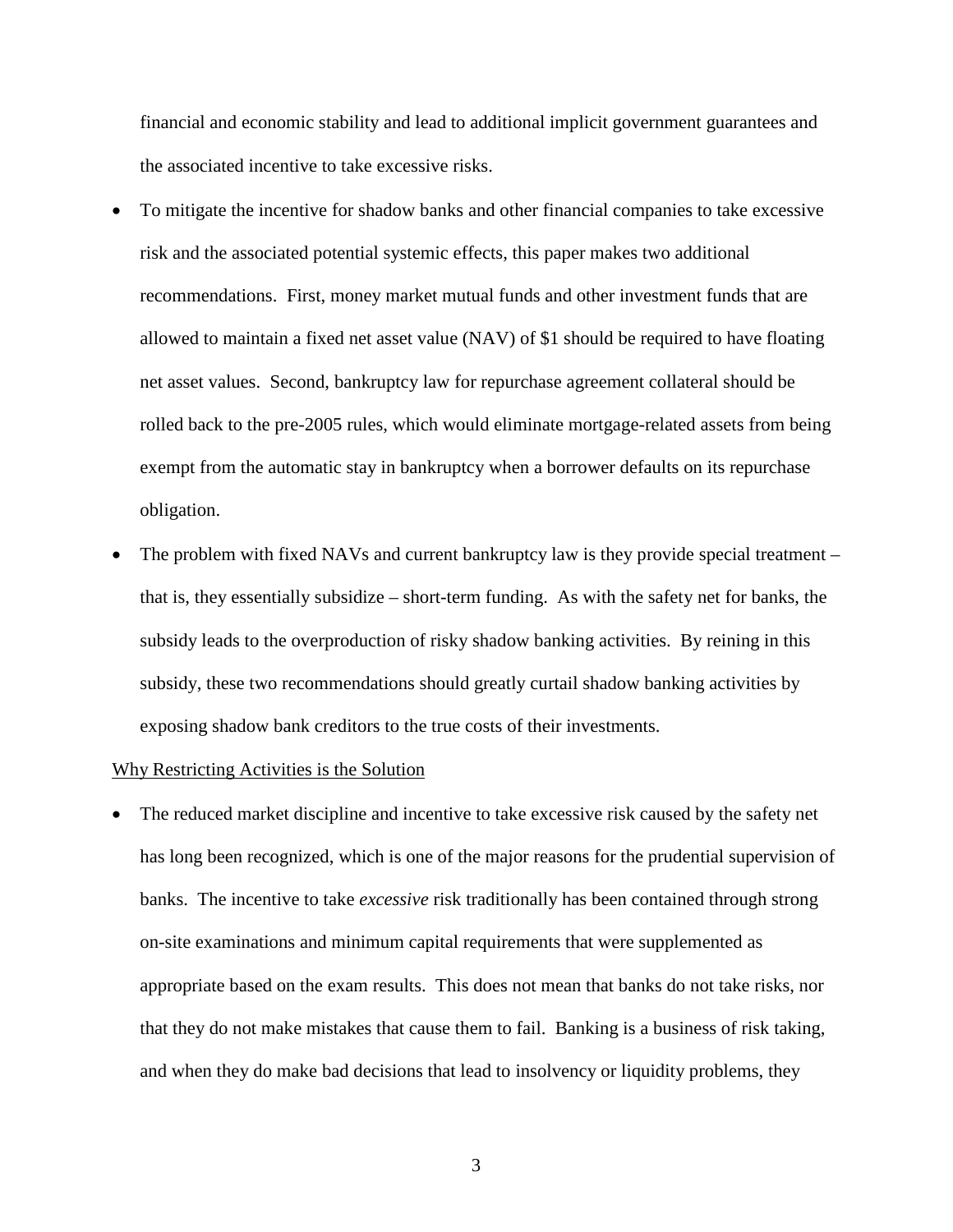should fail and be resolved. Thus, it is the prevention of excessive risk taking arising from the safety net subsidy that prudential supervision is supposed to stop.

- This traditional financial structure and regulatory framework worked well for many years, and it still does for those banks that still operate within the framework, which includes all but the largest universal banks. That framework has three components. First, it limits bank activities to those essential to the economy but inherently unstable. Second, it provides a safety net for banks and their limited activities, which prevents the instability but has undesirable side effects. Third, it includes strong supervision to control the side effects.
- The current financial structure, however, is vastly different. Leading up to the financial crisis, the financial system became dominated by a handful of large *and* complex financial organizations, and these companies have become even more dominant. These complex universal banking companies combine traditional banking activities with a variety of investment banking and insurance activities.
- The problem with this change in structure is not that banks are larger, but that the scope of the safety net and its subsidy – and therefore their sizes – has expanded beyond the traditional bank activities that provide external social benefits. The subsidy is provided, either explicitly or implicitly, to the organization as a whole and not limited to the specific activities for which it was intended. The riskiness of banks can be reduced by the additional activities, for example, if they increase the diversification of bank assets and revenue streams. However, the riskiness of banks also can be increased by the additional activities because they not only are subsidized by the safety net, but also because they create complexity that makes it more difficult for bank management, the market, and regulators to assess, monitor, and contain the excessive risk taking induced by the safety net. Moreover,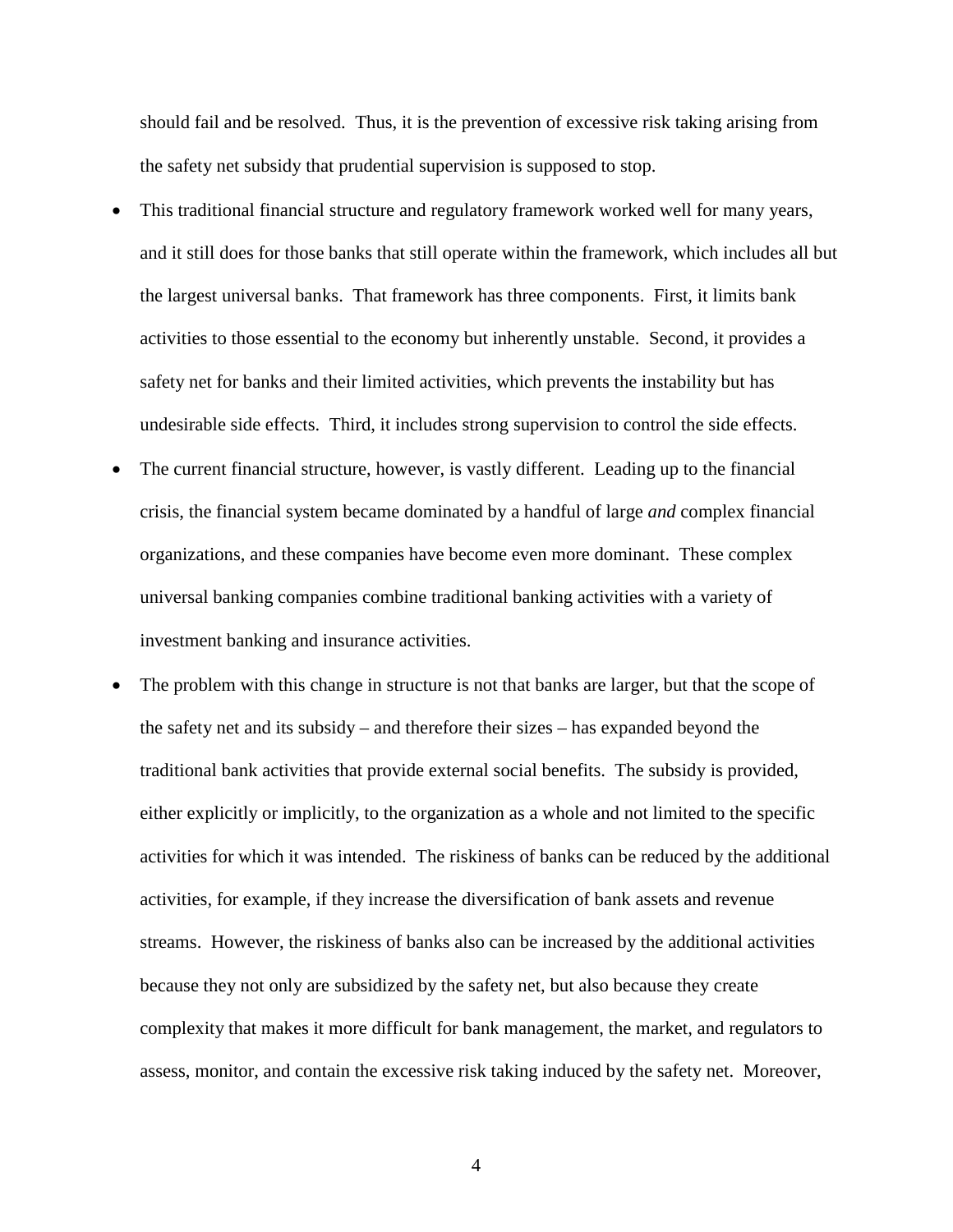the large size of the universal banks – both individually and collectively given the increased interconnections among them – further endangers the stability of the financial system and the overall economy. Thus, the social costs of extending the safety net to large, complex universal banks that cannot be sufficiently monitored by their own management, the market, or regulators greatly exceeds the private benefits to an individual bank.

# **Evolution of current financial structure**

• Over the past 30 years, the U.S. banking system has changed dramatically from the stylized view of banking that arose from the banking panics of the early 1930s. The structure of the banking industry that emerged from the 1930s separated investment banking and other financial services from "traditional" commercial banking – making loans and taking deposits to provide payment, liquidity, and credit intermediation services. These core banking services are the foundation of the financial infrastructure that is critical for the overall health of an economy and its growth.

### Regulation

- The 1930s financial structure that lasted largely until the end of the century was shaped by three major legislative and regulatory changes: the Glass-Steagall Act, creation of federal deposit insurance, and the Federal Reserve's Regulation Q.
- The Glass-Steagall Act refers to four provisions of the Banking Act of 1933 that separated commercial and investment banking. Deposit (i.e., commercial) banks were prohibited from conducting securities activities (underwriting and dealing) or affiliating with companies that conducted securities activities. The rationale was that banks are crucial for a wellfunctioning economy because they settle payments, provide deposits that are available at par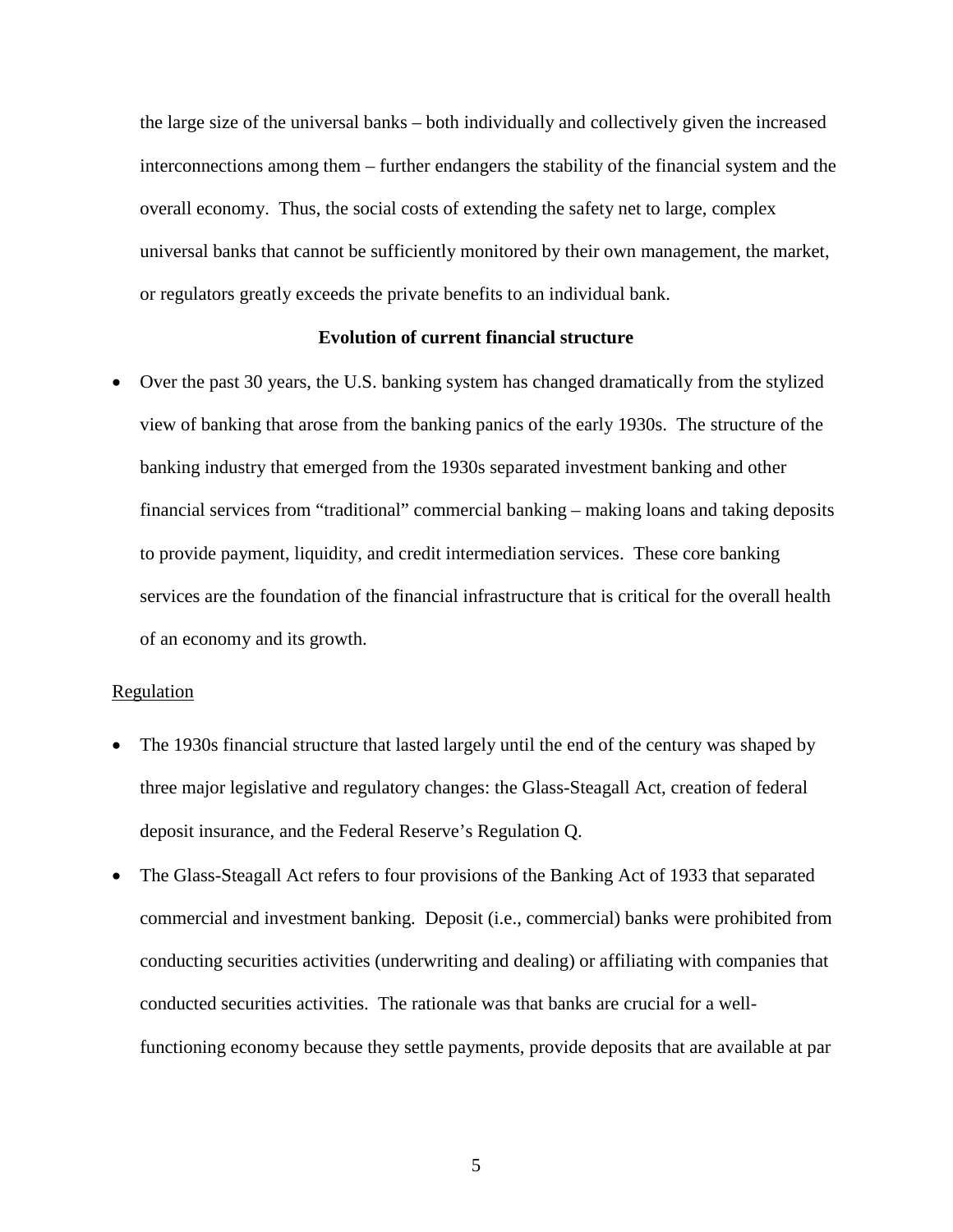value on demand, and are the primary source of credit for the vast majority of businesses and individuals. These functions are a critical part of the economy's financial infrastructure.

- Banks are provided access to a public safety net because of their importance and susceptibility to runs from using demand deposits to fund longer-term, illiquid loans. Prior to the 1930s, the Federal Reserve's discount window provided a limited safety net for solvent banks.<sup>[1](#page-6-0)</sup> The public safety net was significantly enhanced in 1933 by passage of the Federal Deposit Insurance Act and the associated provision of limited deposit insurance because it protected depositors of banks that failed.
- Access to a safety net, however, increases the incentive for banks to take excessive risks. Given the importance of a stable banking system, the necessity of a public safety net to provide the stability, and an incentive to take greater risk, a mechanism is needed to prevent banks from taking excessive risks and endangering the safety net. The market cannot be solely relied upon to prevent the risk taking because some deposits are insured and banks are inherently opaque. As a result, prudential supervision and regulation must be used to prevent excessive risk taking.
- One of the key regulations of the Banking Act of 1933 was the prohibition of paying interest on demand deposits and the authority to impose ceilings on savings deposit rates, which was implemented through the Federal Reserve's Regulation Q. The rationale for Regulation Q was to prevent competition for deposits from causing instability in the banking system.
- The combined effect of the Glass-Steagall Act, bank access to a government safety net, prudential supervision and regulation, and deposit rate ceilings was a fairly stable, profitable banking industry with a positive franchise value for many years. The franchise value was

<span id="page-6-0"></span> $<sup>1</sup>$  Also, only members of the Federal Reserve could borrow from the discount window until the Monetary Control</sup> and Depository Institutions Deregulation Act of 1980.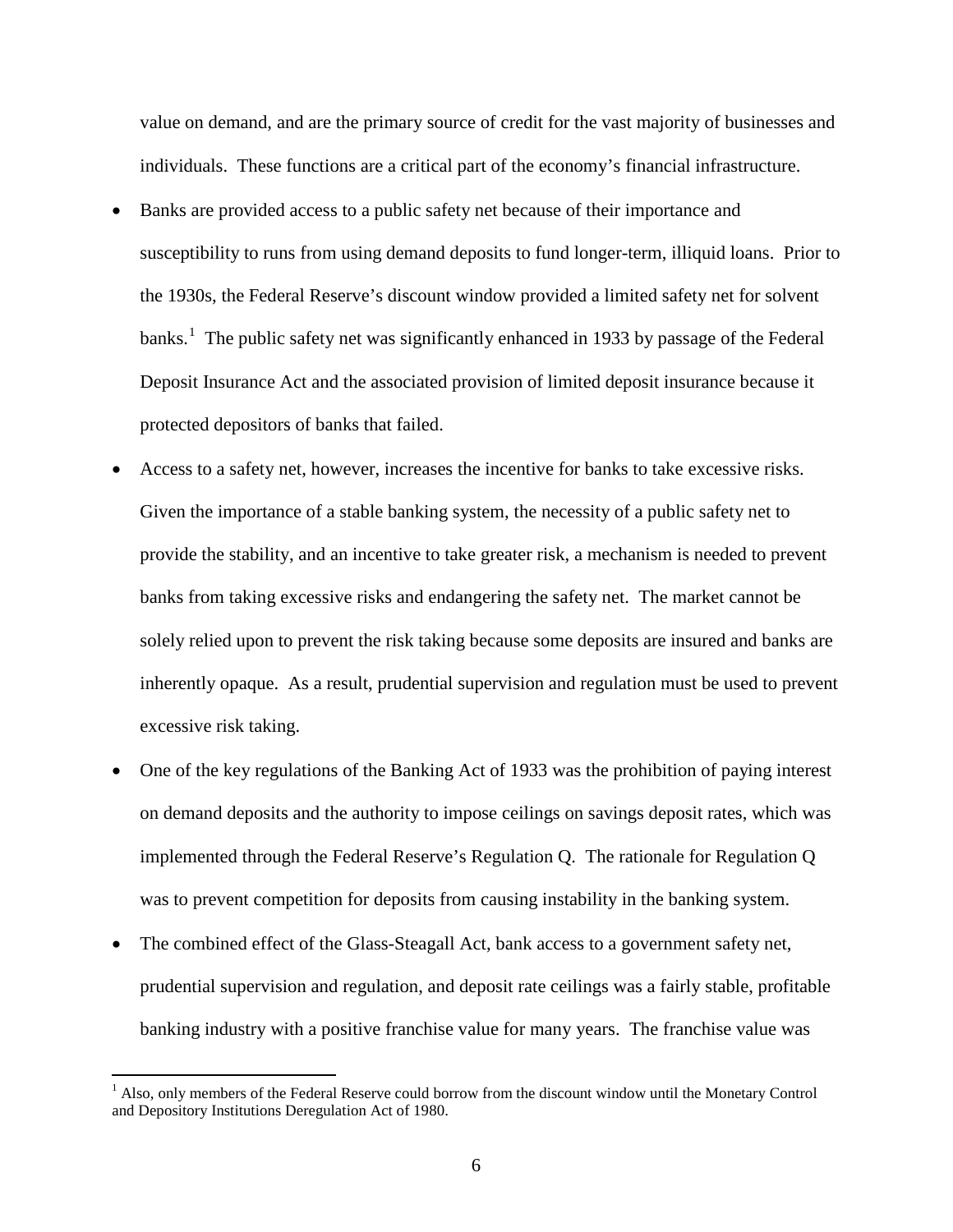protected to the extent banks were protected from outside competition and competition among themselves.

# Increased competition

- Over time, banks faced increasing competition on both the liability and asset sides of the balance sheet. The increase in competition was spurred by advancements in portfolio theory, investment and money management techniques, and information technology combined with greater volatility of the economic environment.
- On the liability side, banks had to compete with money market mutual funds (MMMFs) and savings association NOW accounts that paid interest on close substitutes for bank demand deposits. They also faced greater competition for household savings from mutual funds, pension funds, and insurance companies.
	- MMMFs started in 1971 as a competitive alternative to bank deposits because they paid a market interest rate and were allowed to maintain a net asset value (NAV) of \$1 a share as long as their actual NAV is greater than 99.5 cents (i.e., they do not "break the buck") and not too far above \$1, and they met certain investment (quality and maturity) requirements. They allow investors to withdraw funds on demand and have limited check-writing privileges. MMMF shares are held by individuals, institutional investors, and corporate and noncorporate businesses as an alternative to bank deposits for cash management and payments purposes. MMMFs started out investing in highly-rated financial and nonfinancial company commercial paper (CP) and short-term Treasury securities, and then over the years expanded to other money market instruments (MMIs), such as asset-backed commercial paper (ABCP), and short-term repurchase agreements (repos).
		- 7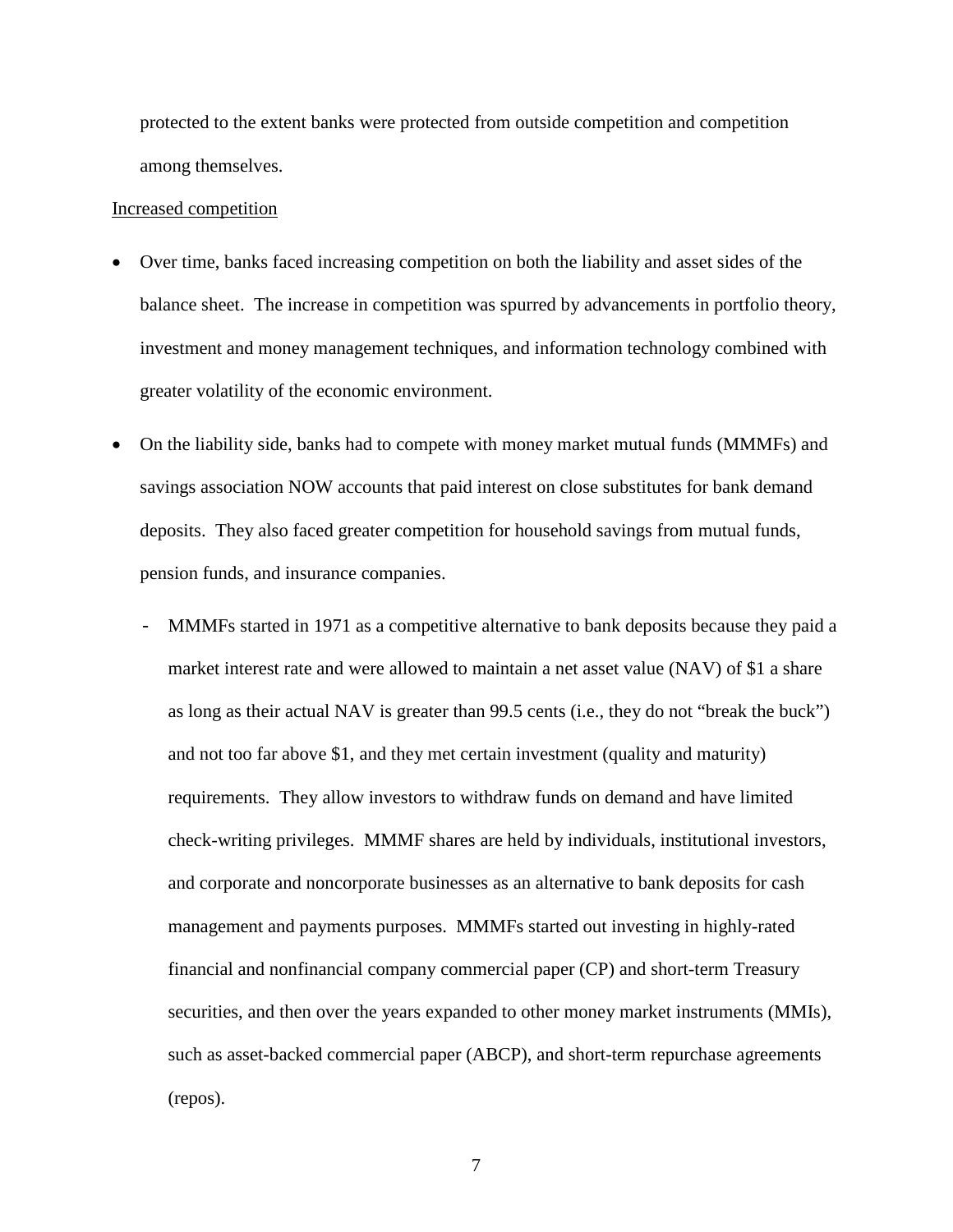- It is important to note that although an MMMF investor technically owns equity shares of the fund – that is, there is *no leverage* – the investor is more like a depositor because the expectation is that funds can be withdrawn at a par value of \$1 a share – that is, there is no equity and *leverage is infinite*. As a result, MMMF investors act more like depositors and will run whenever they are concerned about a fund's safety so they can redeem their shares for \$1 before the fund "breaks the buck" and reduces the value of the shares.
- NOW accounts were developed by savings and loans in the early 1980s as a competitive alternative to demand deposits that paid interest. NOW accounts essentially were just like demand deposits – funds were available upon demand and had unlimited checkwriting privileges – but they could pay interest because the depository institution reserved the right to require notice before allowing funds to be withdrawn or transferred by check.
- On the asset side, banks faced competition in making loans from investment banks (junk bonds, securitization, and nonfinancial commercial paper), mortgage brokers, and specialty lenders such as unaffiliated finance companies (primarily consumer lending), captive lenders (auto financing, retailers), and factors (trade receivable lending).
	- Banks have long faced competition in making loans from unaffiliated and captive finance companies and factors. Commercial paper became a competitive alternative to bank operating loans for large, highly-rated nonfinancial companies in the late 1960s and early 1970s.
	- Competition for bank loans increased substantially beginning in the 1980s with the growth of junk bonds and an ability to originate and distribute loans through the development of mortgage-backed securities (MBS), followed by other types of asset-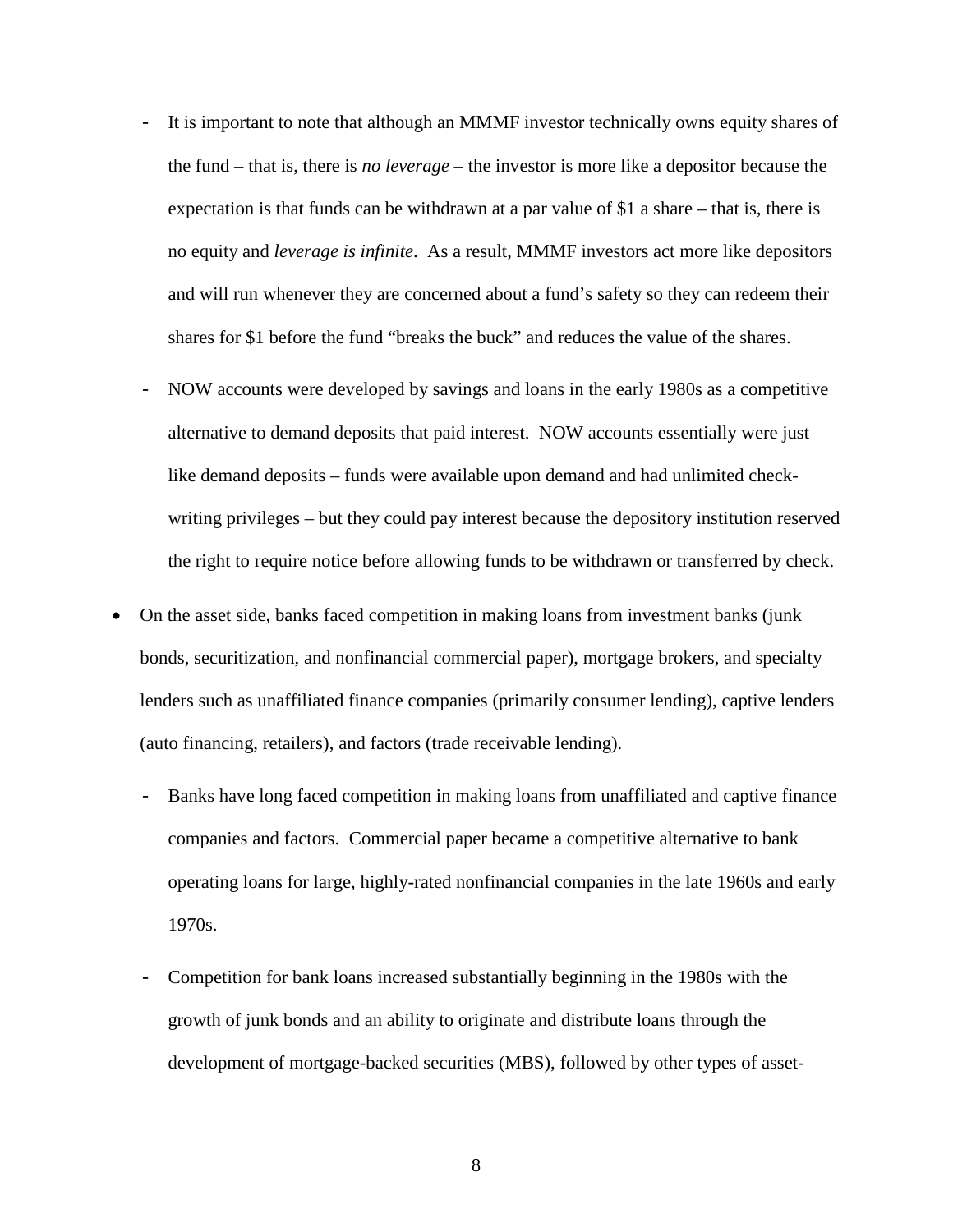backed securities (ABS), which are typically backed by consumer loans (credit cards, auto, student).

#### Shadow banking

- The combination of alternatives to bank deposits and loans created an alternative system for providing complete end-to-end banking – from gathering funds to making loans – which collectively comprises the so-called shadow banking system.<sup>[2](#page-9-0)</sup>
	- In contrast to a typical bank that conducts the entire process of borrowing funds from savers, making loans to ultimate borrowers, and holding the loans to maturity, credit intermediation through the shadow banking system is a vertical process that takes place through a series of entities – collectively called shadow banks – similar to a supply-chain manufacturing process.
	- Funding for each of the entities takes place in wholesale markets. Money market instruments – specifically CP, ABCP, and short-term repos – are a major source of funds at virtually each step in the process.<sup>[3](#page-9-1)</sup> The major investors in the MMIs are MMMFs and other short-term investment funds that have a fixed NAV of  $$1<sup>4</sup>$  $$1<sup>4</sup>$  $$1<sup>4</sup>$  At some steps of the process, major funding sources also include medium-term notes and ABS that are purchased by long-term investors, such as mutual funds, pension funds, and insurance companies.
	- A typical example of the shadow banking intermediation process is as follows:
		- 1. A loan is made by either a nonbank financial company or a bank. The nonbank companies finance the initial loans with CP or medium-term notes (MTN).

<span id="page-9-0"></span> $2^2$  The description of the shadow banking system and the process described below is largely from Pozar, Adrian, Ashcraft, and Boesky.

 $\frac{3}{3}$  The one exception is the step that actually securitizes loans into MBS/ABS.

<span id="page-9-2"></span><span id="page-9-1"></span><sup>&</sup>lt;sup>4</sup> There are also direct investors in these money market instruments, such as securities lenders.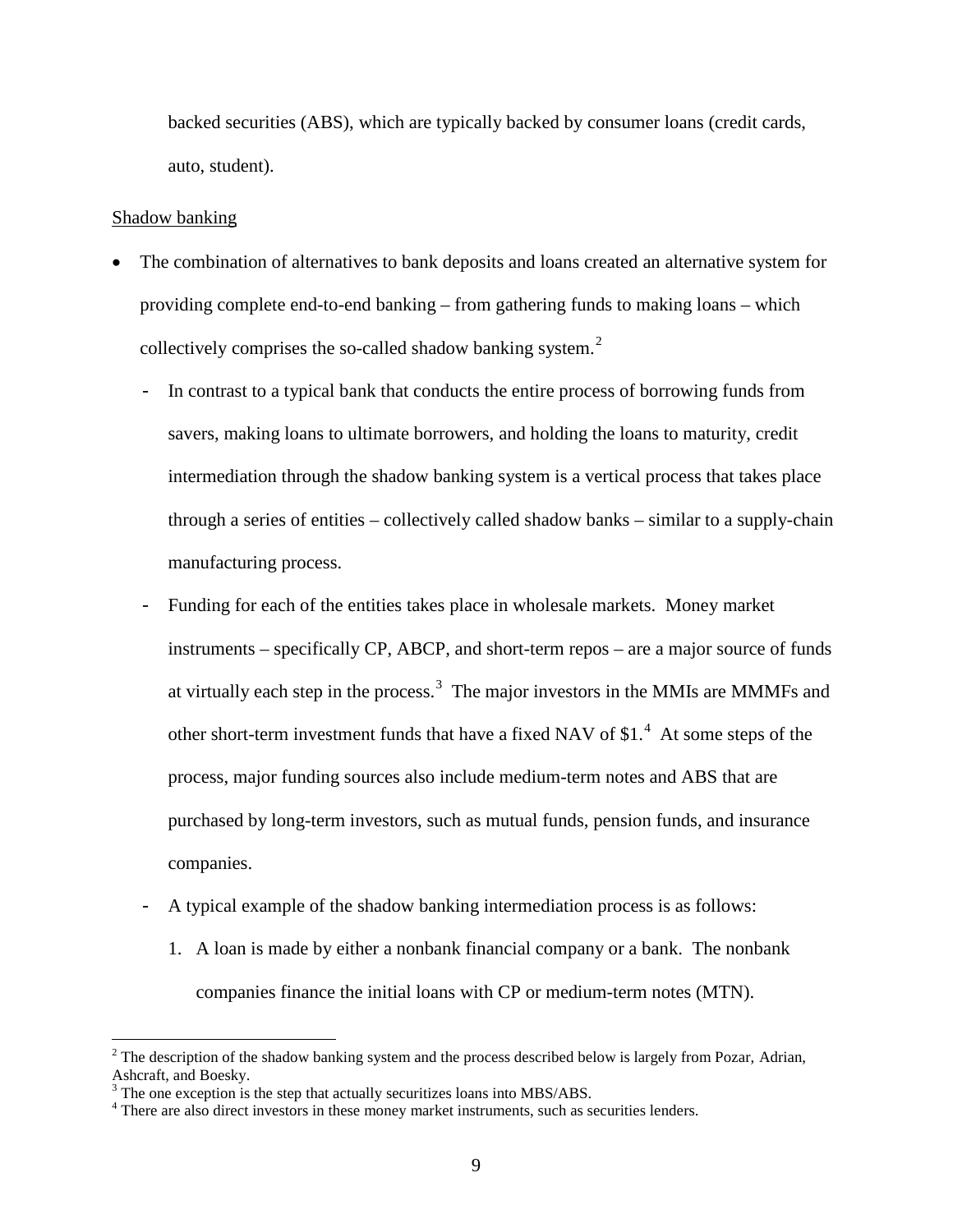- 2. The loan is sold to a bank or broker-dealer conduit, which is an intermediate entity that temporarily warehouses the individual loans until it has enough to package together as an MBS or ABS. The conduits are funded with ABCP.
- 3. The loan warehouse sells the package of loans to a securitization sponsor that sets up a trust to hold the loans, which is financed by selling MBS/ABS backed by the loans. This is the only step in the process not financed by MMIs.
- 4. The ABS are purchased by a variety of entities that are funded by a variety of sources.
	- a. Entities that purchase ABS and tend to fund them with longer-term sources of funds include mutual funds, pension funds, and insurance companies.
	- b. BHCs may purchase ABS and hold them on bank balance sheets funded by deposits. However, prior to the financial crisis, they generally held them in offbalance-sheet entities, such as structured investment vehicles (SIVs) or other conduits, that were funded by CP or ABCP. The CP or ABCP, in turn, was typically purchased by MMMFs and other MMI funds with fixed \$1 NAVs.
	- c. Investment banks and BHCs purchase ABS for a variety of reasons. They may be held by a securities subsidiary as a proprietary trading asset, in inventory for filling customer trades, or warehoused for creating collateralized debt obligations (CDOs). The ABS are typically funded with repos and sometimes ABCP, which again are funded by MMMFs and other MMI funds with fixed \$1 NAVs.

# Expansion of bank activities

• Increased competition for banks from the shadow banking organizations combined with regulatory capital requirements (stemming from the Basel I Accord) that were higher than for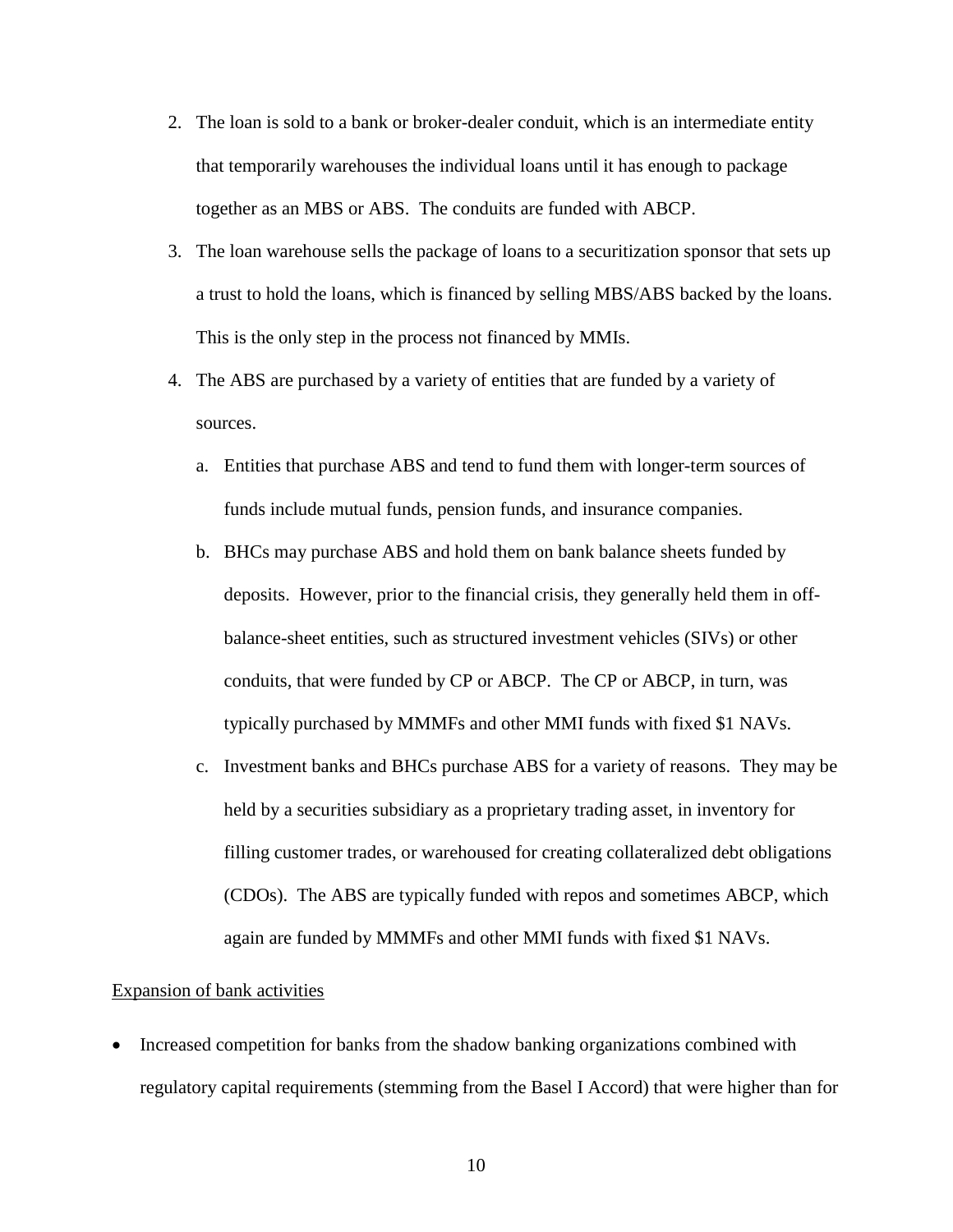their competitors led to reduced profits and declining franchise values. As a result, banking organizations looked for alternative activities, revenue streams, and business models, which included the originate-to-distribute shadow banking business model. Whereas the traditional banking model of making loans and holding them to maturity earned profits from loandeposit rate spreads, the shadow banking model earned profits from fees and trading gains.

- Some banks responded to the increased competition by focusing first on being able to engage in traditional investment banking and securities activities and later more broadly on brokerdealer and shadow banking activities.
	- Banks were able to whittle away at the Glass-Steagall Act restriction on investment banking activities in the 1990s by creating Section 20 securities subsidiaries that were supported by Federal Reserve Board approvals of higher thresholds for being "principally engaged" in securities activities.<sup>[5](#page-11-0)</sup>
	- To fully participate, however, banks needed the Glass-Steagall Act prohibition on affiliation with securities companies to be repealed, which was achieved with the passage of the Gramm-Leach-Bliley Act (GLBA) in 1999. The GLBA allowed the formation of financial holding companies (FHCs), which were BHCs engaged in certain nonbanking activities, such as securities underwriting, broker-dealer activities, and insurance underwriting, not permitted for BHCs.

<span id="page-11-0"></span><sup>&</sup>lt;sup>5</sup> One of the Glass-Steagall Act provisions was Section 20 of the Banking Act of 1933. Section 20 prohibited Federal Reserve member banks from affiliating with organizations that "engaged principally in the issue, floatation, underwriting, public sale, or distribution of stocks, bonds, debentures, notes, or other securities." For many years, the administrative limit for not being "principally engaged" was that underwriting and dealing accounted for 5 percent or less of a subsidiary's gross revenue. As banks became larger, underwriting and dealing became cost effective even with the 5 percent revenue limit. Over time, banking organizations began petitioning for larger limits, which the Federal Reserve agreed to based on assessments of the risks and benefits to the economy, with the limit eventually rising to 25 percent in 1997.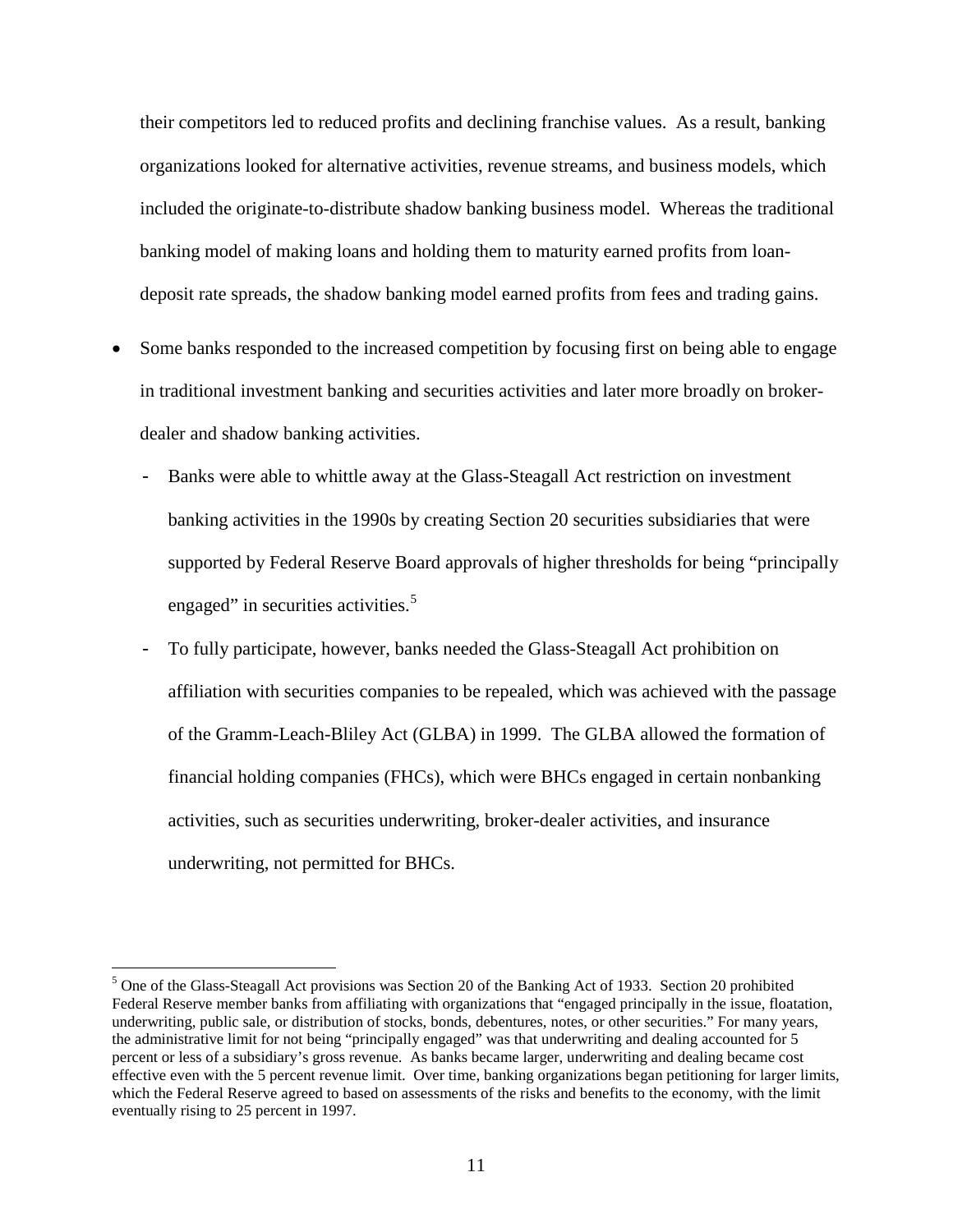• Significant changes in the investment banking industry also occurred to take full advantage of the opportunities of the shadow banking industry. With the growth of bond markets and the development of MBS securities in the 1980s, investment banks moved from partnership structures to public corporate structures. The corporate structures essentially allowed the investment banks to engage in riskier activities that put the firm's capital at risk, such as proprietary trading, leveraged lending, and hedge fund sponsorship, that the partners were much less willing to do when their own money was at risk. The risks were exacerbated by relying on debt financing, i.e., leverage, much of which was short-term repos. In fact, it became much easier to use debt after 2004 when the SEC allowed broker-dealers to use their internal risk management models to compute the haircuts for calculating their net capital.<sup>[6](#page-12-0)</sup>

# **Implications for financial structure, stability, and risk**

# Changes in financial structure and stability

- The sharp line between commercial and investment banks is significantly blurred as each has engaged in shadow banking activities.
	- The larger banking organizations engage in activities that were traditionally limited to investment banks, which exposes them to investment bank risks. Traditional banks that take in deposits and make and hold loans to maturity have to manage credit and interest rate risk. As FHCs have expanded activities to earning fees from trading and ABS underwriting, their risk exposures expanded to include market risk from trading and the risk from having to roll over uninsured wholesale money market funding risks.

<span id="page-12-0"></span> <sup>6</sup> Prior to the 2004 SEC ruling, the SEC determined the haircuts used to calculate the leverage ratios of brokerdealers. The 2004 ruling allowed the broker-dealers to use their internal risk management models to compute these haircuts. The ruling followed a similar change to the Basel I Accord from 1996, under which commercial banks could compute their capital requirements for trading positions using their own models.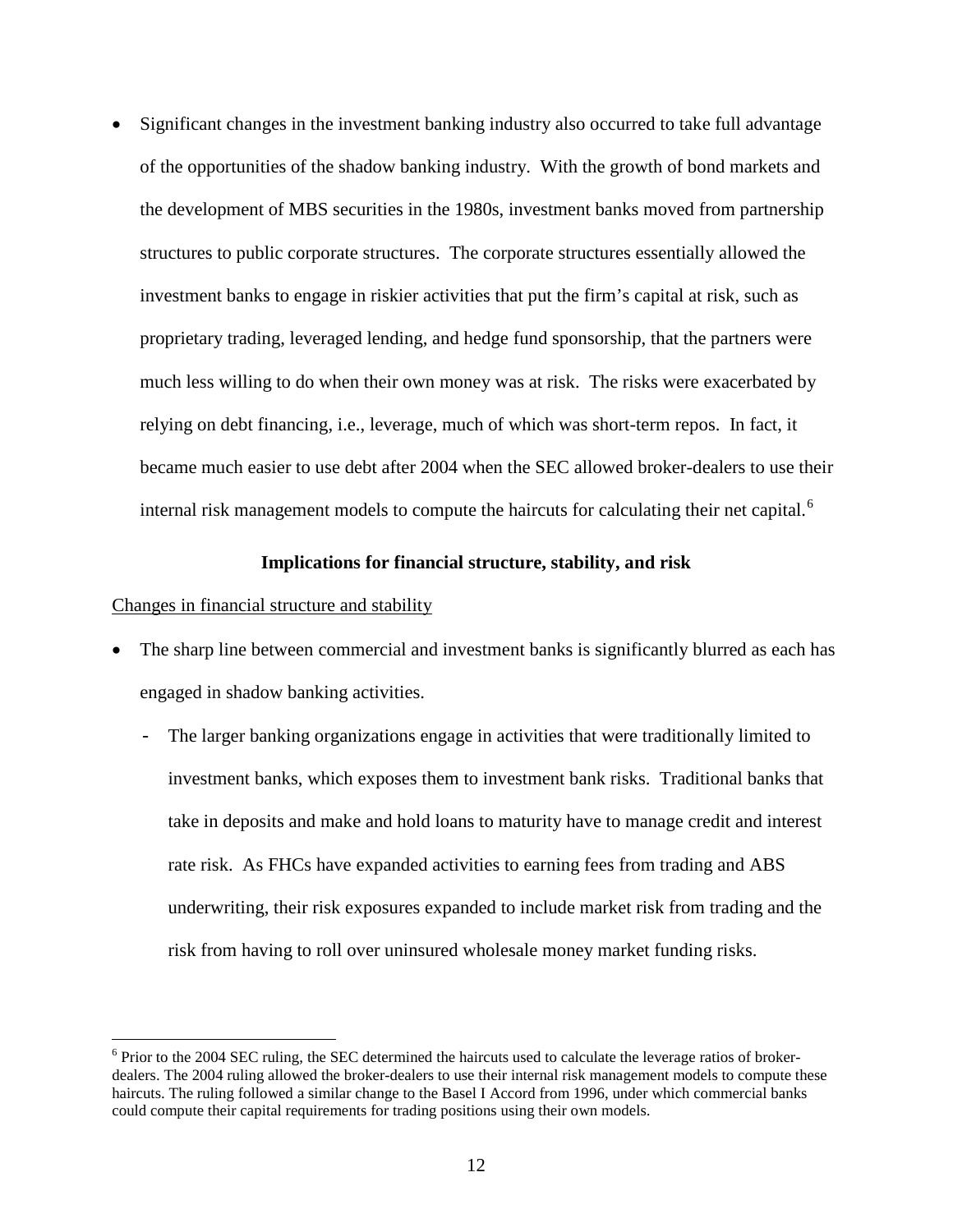- Similarly, the larger investment banks now engage in activities that were traditionally limited to commercial banks, which exposes them to commercial bank risks. By switching from partnerships to public corporate structures, taking on leverage, and making direct investments and loans that are held on the balance sheet, investment banks expanded their risk exposures beyond market risk to credit and funding risk.
- With the largest financial companies both banking and investment banking organizations being the key players in shadow banking activities, both types of organizations play a special role in the economy that once was limited to commercial banks. Through shadow banking activities, both types of organizations ultimately provide the same credit intermediation function of traditional banks – lending long term using short-term funds available upon demand.
- The expansion of activities by commercial and investment banks has led to a less stable financial system because it is dependent on wholesale, money market funding without an explicit safety net of insurance and access to central bank lender-of-last-resort facilities.
	- Just like banks were subject to depositor runs that created liquidity crises before deposit insurance was available, virtually every step of the shadow banking process is dependent on uninsured investments in MMMFs and other MMI funds with fixed NAVs of \$1.
	- Investors in these money market funds have full access to their money as long as the underlying NAV is \$1 or more, so once concerns arise about the quality of the underlying assets, i.e., that the underlying NAV will drop below \$1, investors have an incentive to withdraw their funds before others. A loss in funding at any step of the process will cause the system to break down just like a loss in funding at a traditional commercial bank.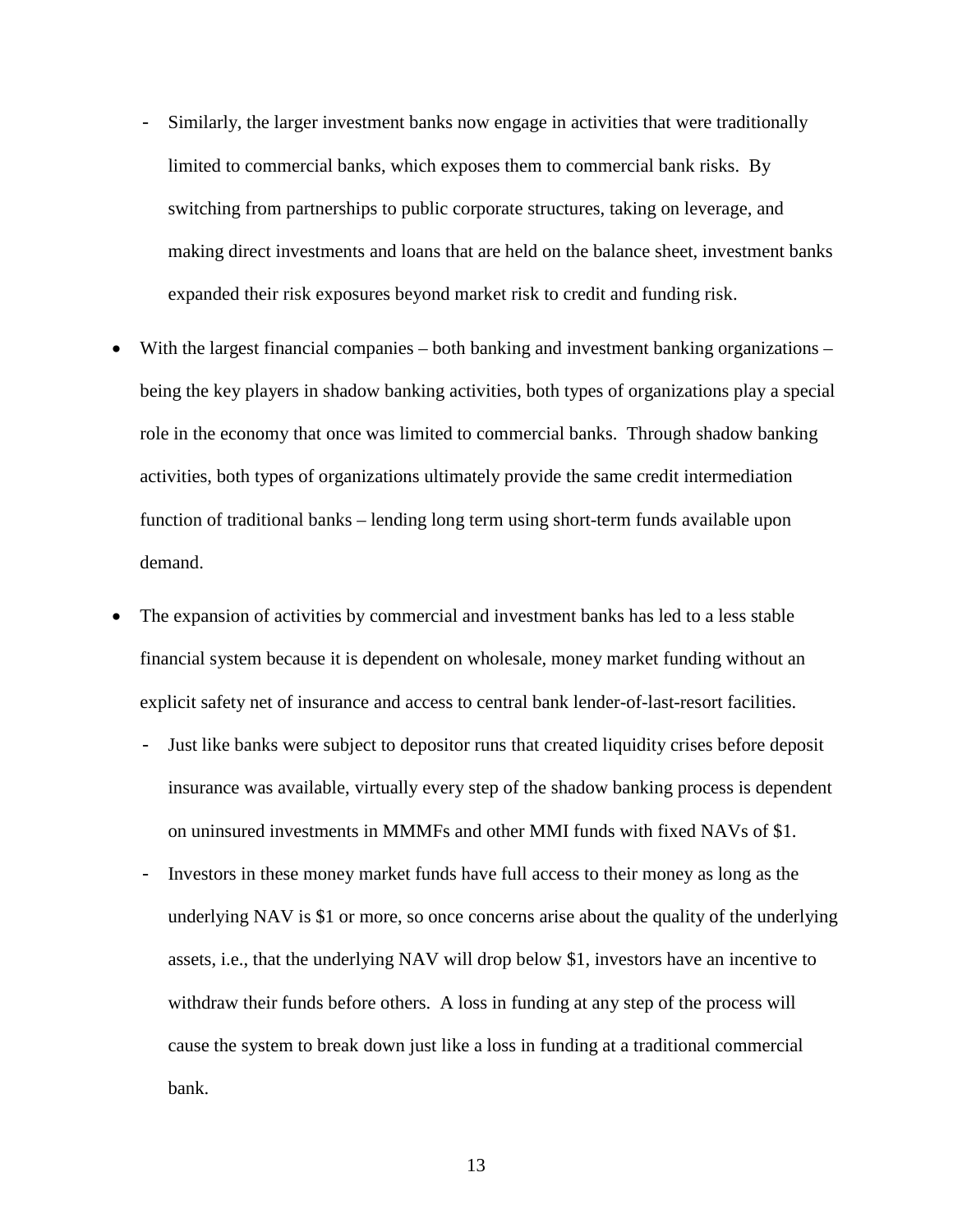- The heavy involvement of large banking organizations (in the form of FHCs) and investment banks in shadow banking activities exposes them to similar risks that previously had been eliminated by deposit insurance in retail banking.
	- Bank subsidiaries are still protected from insured depositor runs, but the holding companies and banks are now exposed to money market fund runs.
	- The bank subsidiaries also are exposed to money market runs because the banks often provide credit lines on the ABCP that fund ABS held by affiliated holding company subsidiaries, such as off-balance-sheet conduits and SIVs. The ABCP often needs a credit line or guarantee so that it has the AAA rating needed to make it an eligible investment for MMMFs. So if MMMFs decide not to roll over their ABCP investments in an SIV and the value of the underlying ABS is below par, the SIV would sell the ABS to the bank guarantor at par, which means the bank takes the loss and has to fund the ABS on balance sheet. In other words, the credit and funding risk to the bank from guaranteeing the off-balance-sheet funding of ABS with ABCP is the same as if it held the underlying ABS on its own balance sheet.
	- To make matters worse, even though the risks to the bank of holding assets on balance sheet or guaranteeing them off balance sheet are the same, FHCs had an incentive to move the assets off balance sheet because it can fund those assets with much less capital.<sup>[7](#page-14-0)</sup> Specifically, the risk-based capital requirements of FHCs had a much higher risk weight for holding the loans or ABS on balance sheet than for guaranteeing the ABCP funding

<span id="page-14-0"></span><sup>-&</sup>lt;br>7  $A<sup>7</sup>$ Acharya, Schnabl, and Suarez provide evidence consistent with regulatory arbitrage being a reason for the use of ABCP programs by banks. They also document changes in regulatory rules that enabled banks to perform this type of regulatory arbitrage. In July 2004, the OCC, Federal Reserve, FDIC, and OTS exempted assets in ABCP programs from the calculation of risk-weighted assets. As a result, assets moved from banks' balance sheets to ABCP programs did not have to be considered when calculating risk-weighted assets for capital requirements. Moreover, under the Basel I and Basel II Accords, assets placed in ABCP programs carried lower capital charges than the same assets carried on balance sheets.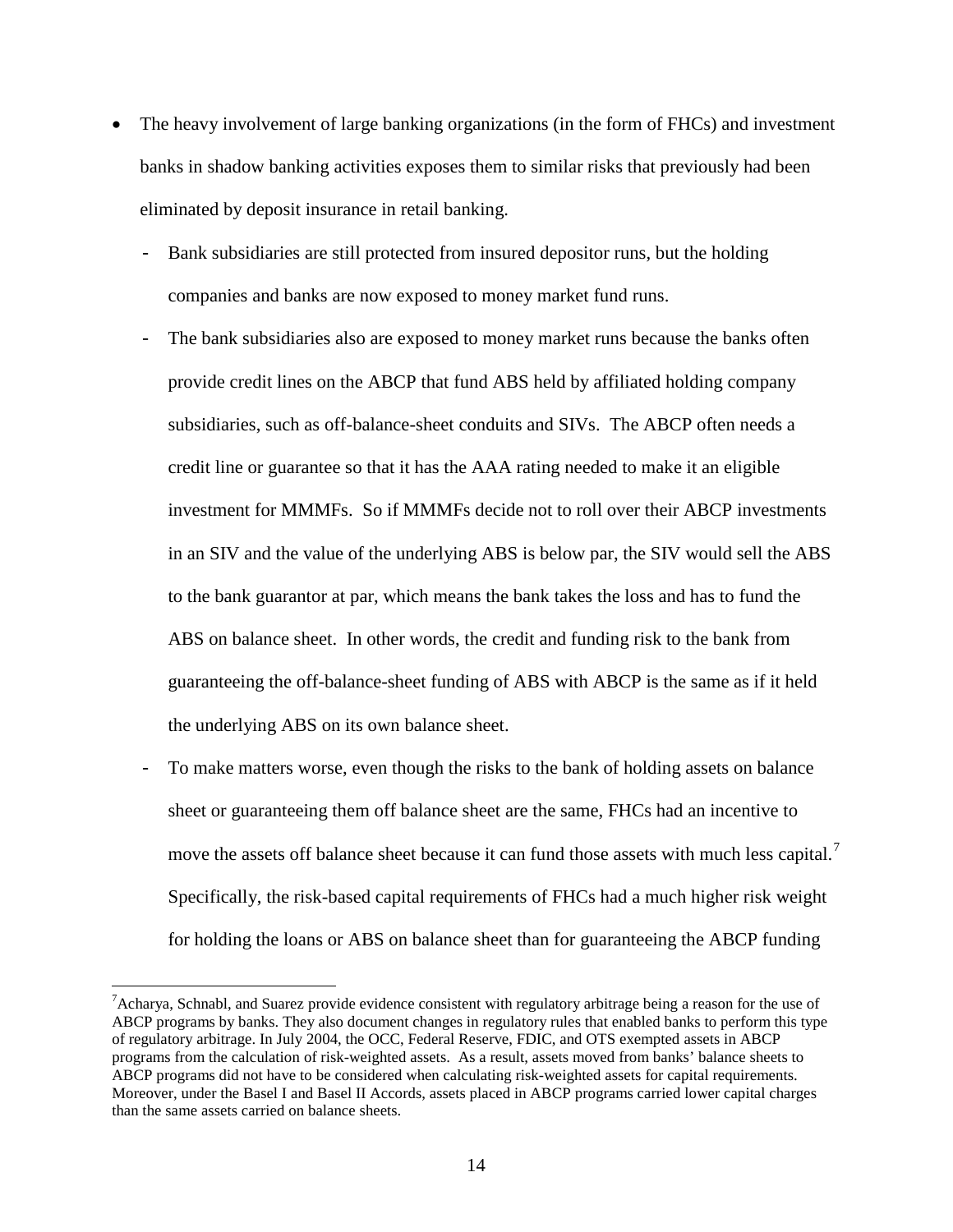of an off-balance-sheet entity. As a result of this arbitrage of regulatory capital requirements, FHCs became much riskier because they could fund the credit risk with much higher leverage.

- FHCs also are exposed to runs by money market investors even if the MMIs are not fully guaranteed because of reputational risk. Although subsidiary conduits and SIVs that hold ABS are technically bankruptcy remote, FHCs either purchase assets and bring them on balance sheet or provide capital support to avoid the negative reputational effects of defaulting on the securities funding the subsidiaries.
- Finally, the broker-dealer subsidiaries of investment banks and FHCs also are exposed to MMI runs. As already noted, broker-dealers use repos and ABCP to fund ABS held as part of their proprietary trading business, as inventory for filling customer trades, and for creating CDOs.

#### New activities make it more difficult to manage and monitor risk

• Overall, the largest financial companies conduct a variety of traditional and non-traditional banking activities, many of which have increased the complexity of their operations and portfolios. The potential problem is not that the new activities are risky – all financial activities are inherently risky, even traditional banking activities. These companies may even benefit from additional activities, for example, if they increase the diversification of their assets and revenue streams. However, it is more likely that these benefits are outweighed by the significant complications the activities pose for bank management, the market, and regulators to assess, monitor, and contain risk taking that is ultimately borne by the public safety net and endangers financial stability. Specifically, as explained below, combining banking and nonbanking activities makes it more difficult for bank management to manage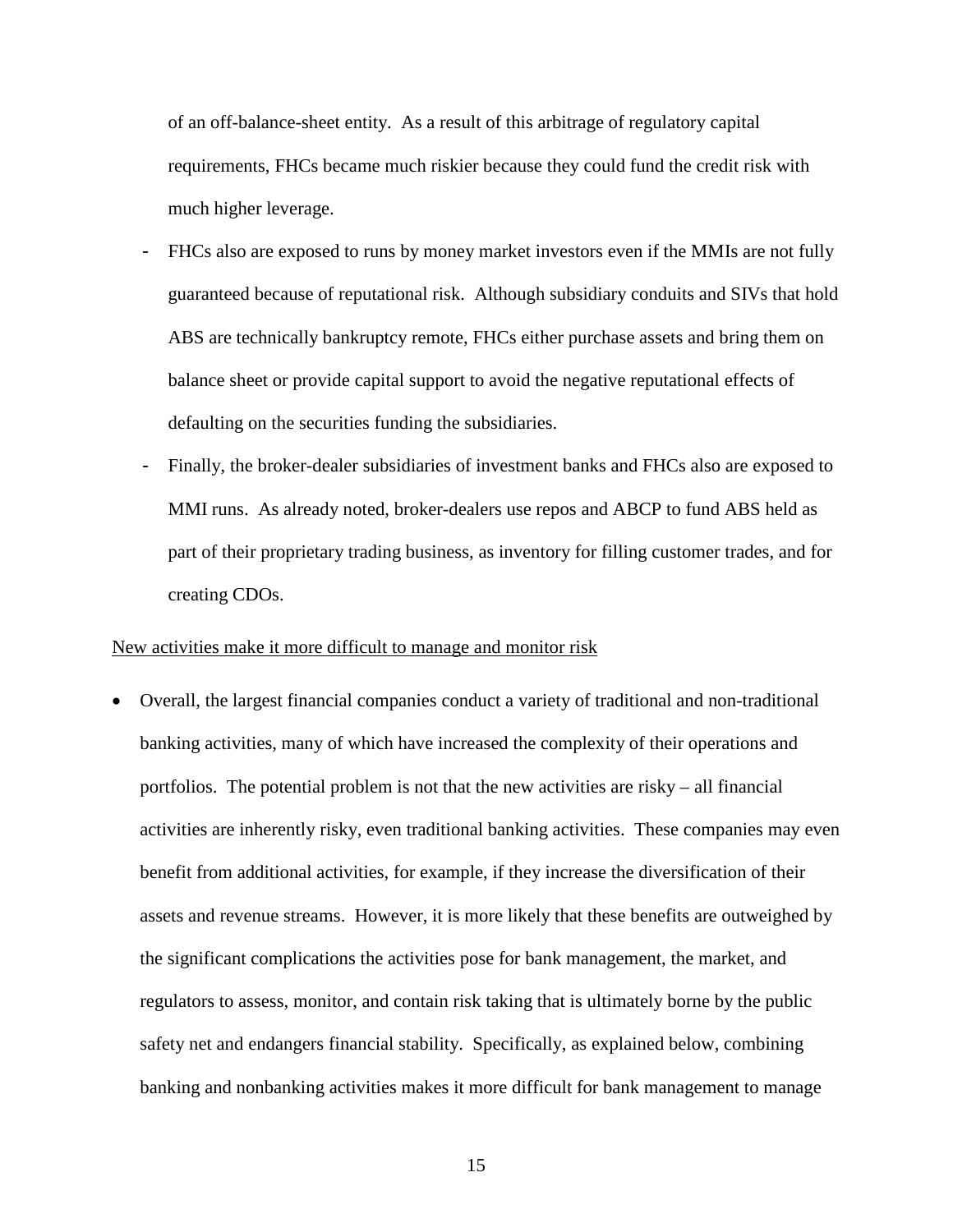risk, for the market to monitor and effectively discipline banks, and for regulatory authorities to supervise and regulate banks and price deposit insurance.

- Complexity makes *risk management* much more difficult.[8](#page-16-0)
	- Risk management is particularly difficult when a banking organization has many different operational divisions and activities. Examples include understanding all of the different business lines and their interactions, having appropriate management information systems, and appropriately allocating and pricing capital across activities. Such difficulties and shortcomings in risk management practices and effectiveness at several U.S. and foreign global banking organizations leading up to and during the recent financial crisis are highlighted in two reports by the Senior Supervisors Group (2008, 2009).
	- The risk management of a complex institution can also vary with the background of its senior leadership. For example, trading is risky in the short term, so it attracts people predisposed to taking risks. In contrast, lenders tend to have a longer term perspective. As a result, an organization's risk culture and appetite is likely to be lower if its senior leadership has a commercial banking background rather than a trading background.
	- To the extent that a bank's senior management has difficulty understanding and managing its risks, it is even more difficult for supervisors to scrutinize and monitor a banking organization's risks.
- Reduced transparency reduces *market discipline*. Banking organizations with a variety of nontraditional activities tend to be less transparent than others, which makes it difficult for the market to discipline their risk taking. Relative to nonfinancial companies, it is difficult

<span id="page-16-0"></span><sup>&</sup>lt;sup>8</sup> All aspects of managing a large, complex financial company is difficult, but given the context of this paper, the focus is on risk management.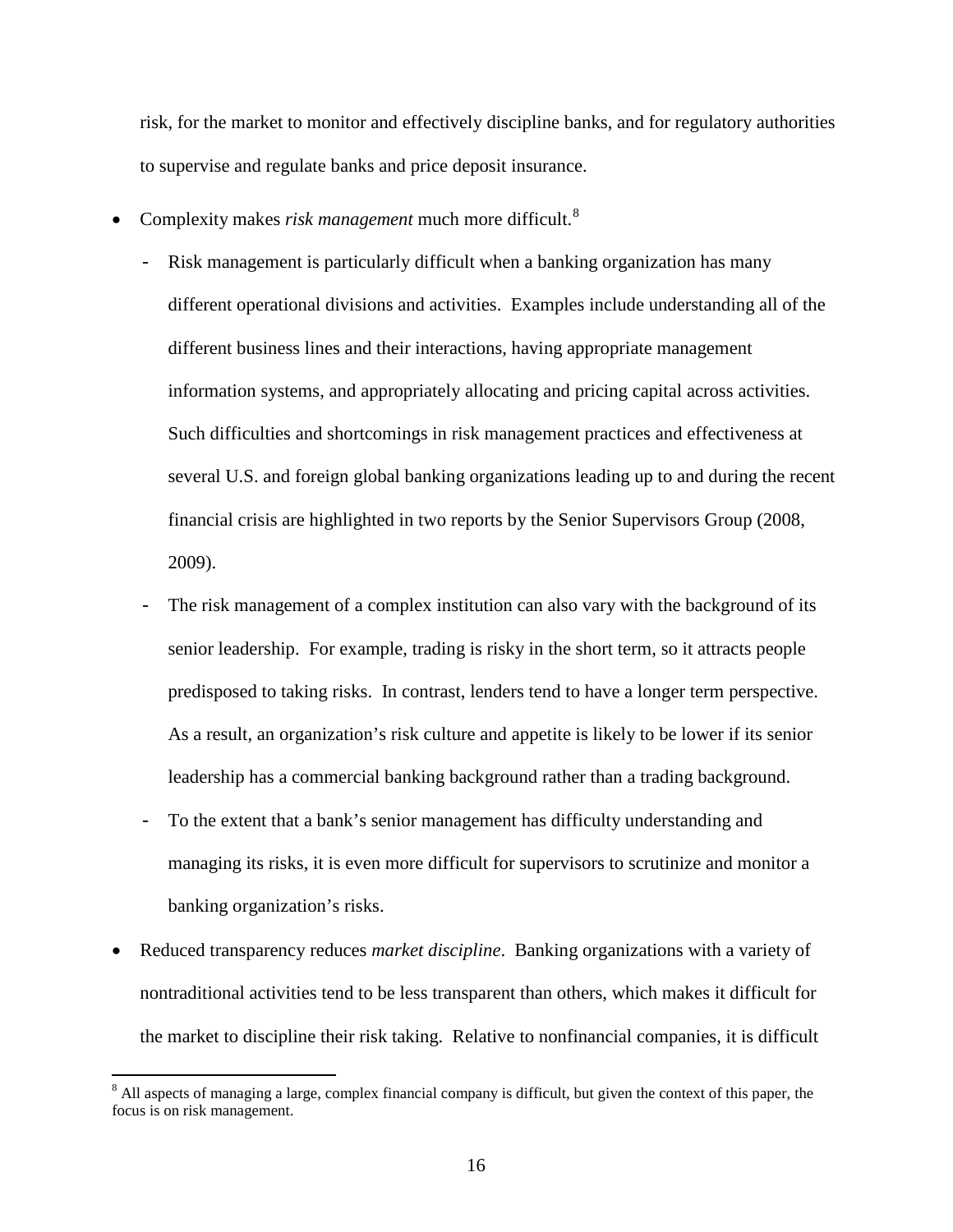for investors to evaluate the condition of traditional banks and their riskiness because their balance sheet assets and activities are opaque and easily changed. <sup>[9](#page-17-0)</sup> Traditional banking is opaque because banks have more information than investors about the quality and risk of their loans. Banks that engage in nontraditional activities, such as trading, hedge funds, private equity, and market making are even less transparent because the success of these strategies depends on the confidentiality of their positions and speed at which their exposures can be changed. Given the lack of transparency, regulators must play a larger role relative to the market in monitoring and disciplining banks, but as discussed below, regulators also are at a disadvantage when dealing with banks that are engaging in nontraditional activities.

- Some activities make *bank supervision* more difficult.
	- The goal of prudential supervision is to control excessive risk taking by banks so that they are safe and sound and do not endanger the safety net. Supervision includes reviewing a bank's operations and risk management policies; monitoring its financial condition, lending, operations, risk management, and other practices; and enforcing regulatory rules. Because of the periodic nature of bank supervision, supervisors get only a snapshot of bank processes, risk exposures, and capital positions at a given time. Even for the largest complex banking organizations, at which supervisory staff work on site and are continuously looking at some part of the organization and its operations, supervisors still only have snapshots of various operations, albeit at higher frequencies. These snapshots are limited in their ability to predict the safety of a bank's processes, its risk exposures, and its capital positions between supervisory examinations. The

<span id="page-17-0"></span><sup>&</sup>lt;sup>9</sup> Morgan provides evidence on the increased opacity of banks from combining lending and trading activities.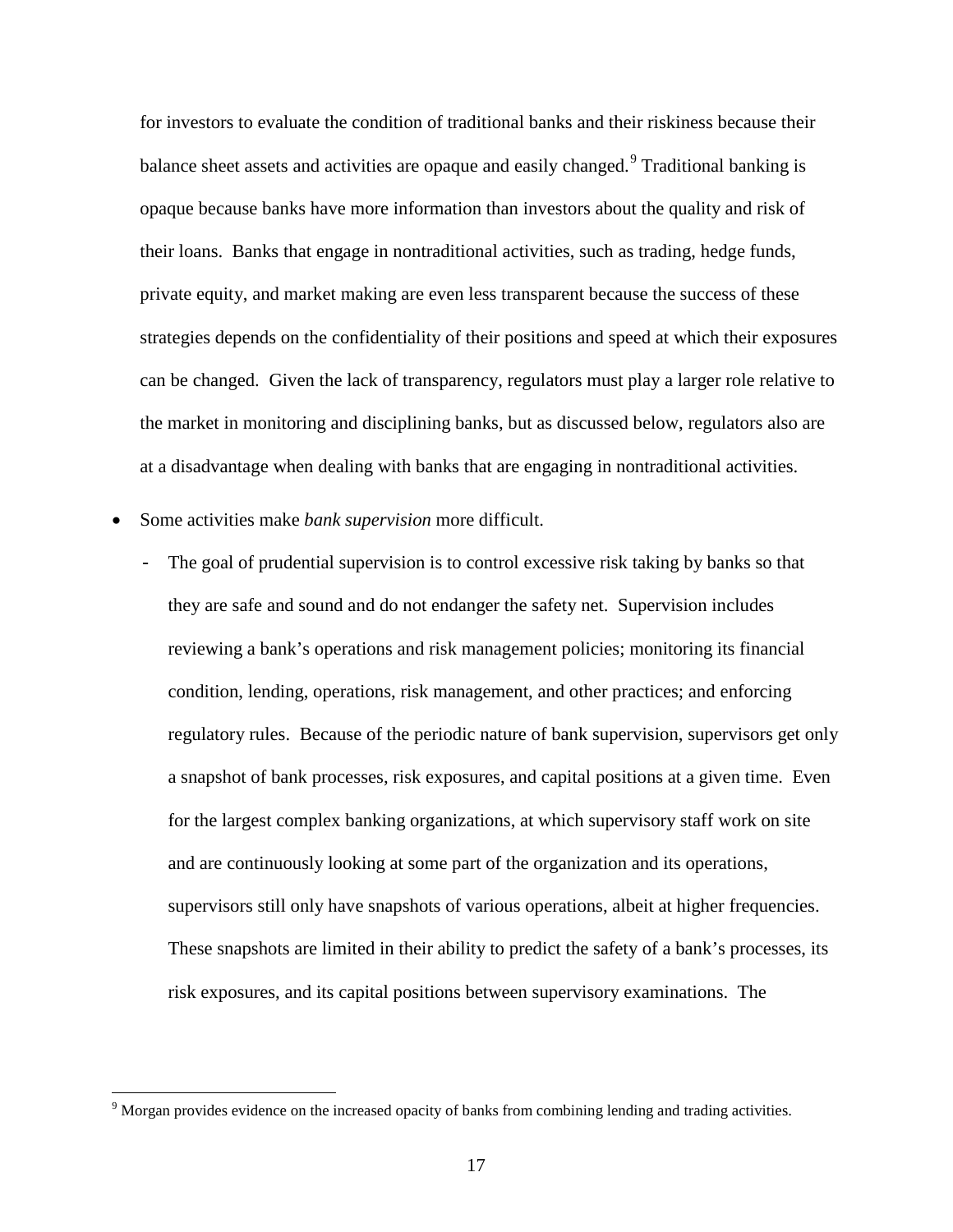flexibility to adjust risk profiles between exams depends, to some extent, on a banking organization's activities and the nature of the risks.

- Many of the nontraditional activities that the large, complex banking organizations engage in are difficult to supervise effectively because they are very risky in the short term, which can quickly change a bank's risk profile. For example, trading and marketmaking are high frequency activities that result in thousands of daily transactions. As a result, snapshots of the positions of these activities may have limited predicative value for future positions. Continuous supervision at the largest banking organizations clearly provides a better understanding of their risks than the traditional approach of periodic exams. Nevertheless, understanding and monitoring the risks still can be difficult, especially when management itself has difficulties in understanding and monitoring risk. Thus, while bank supervision is not meant to prevent risk taking, and is subject to errors regardless of a bank's activities, effective supervision of complex organizations that engage in many nontraditional banking activities is even more difficult.
- Banks with a variety of activities require much more *complex regulations*, which can be difficult for management, the market, and regulators to monitor and understand.
	- The history of the Basel capital requirements provides a good example of the difficulty in effectively regulating complex financial companies. The increased variety and complexity of bank activities required much more complex capital standards, which the financial crisis showed were not very effective in adequately aligning bank risks with capital levels.
	- One problem is that the various capital requirements under Basel are essentially relative prices, and they are set either administratively through regulation or using the banks' own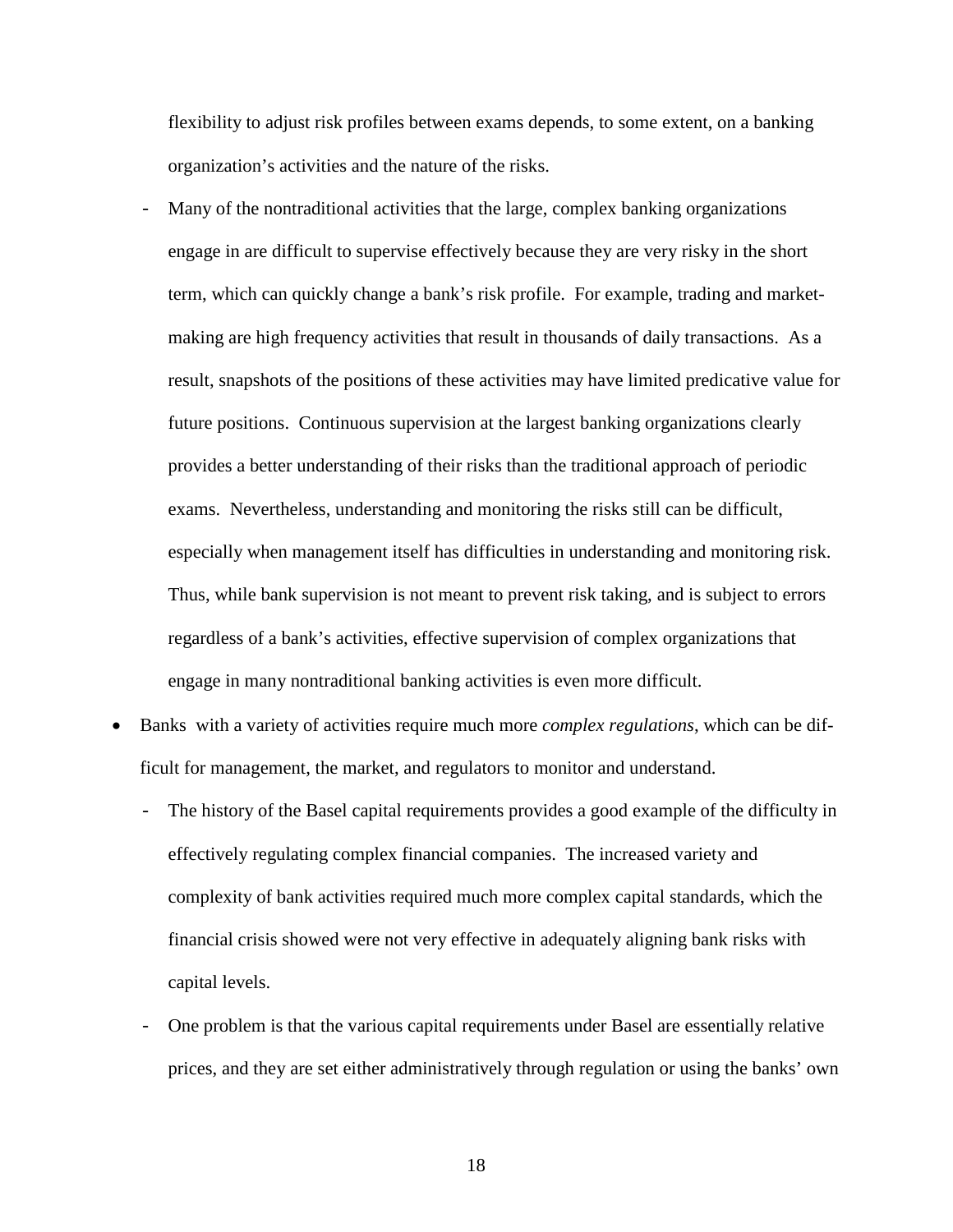internal models. Administratively setting risk weights generally will misprice risks. In addition, allowing banks to set risk weights with their own risk models can systematically under price risk. In fact, news articles (Braithwaite, Vaughan) cite several examples of U.S. and foreign banks that plan on "managing" risk weights or are engaging in "riskweighted asset optimization" to lower their risk-weighted assets and increase their riskbased capital ratios. Thus, it should not be surprising that leading up to the financial crisis the regulatory capital requirements did not adequately align bank capital levels with their risk.

- The Basel requirements also created opportunities for regulatory arbitrage that was a major contributor to the risk taking of the large, complex banking companies and the financial crisis. For example, the capital charge for an MBS based on a pool of subprime loans was lower than that for a portfolio of mortgages held on the balance sheet. Capital charges were also lower for an MBS held in off-balance-sheet conduits than on the balance sheet.
- Complexity of activities makes it difficult to *price deposit insurance*. Deposit insurance would not lead to excessive risk taking if the premiums were priced appropriately to reflect a bank's risk. However, pricing deposit premiums correctly is difficult for the same reasons that it is difficult to determine capital requirements.
- To the extent it is possible, *resolving large, complex banks* is much more difficult and costly. Even with the FDIC's new authority under the Dodd-Frank Act to liquidate a failed complex banking organization, doing so in a quick and orderly manner will be difficult.
	- The Lehman Brothers failure in 2008 is a good example of the difficulty in resolving a complex company. The number of transactions and complexity of interconnections made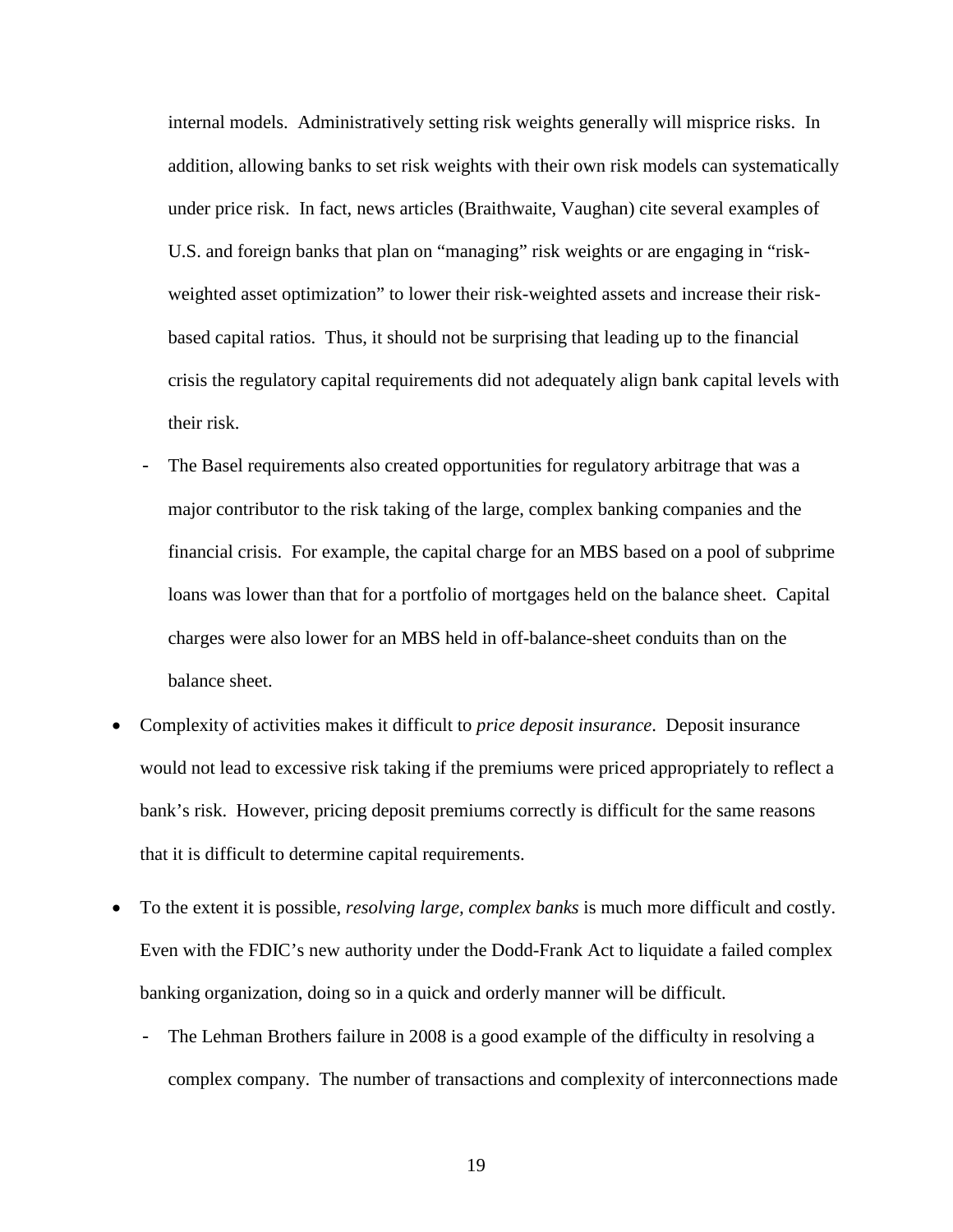it very difficult to determine the company's value quickly enough to find a buyer and have it reopened the following Monday morning. Moreover, Lehman Brothers was a relatively simple company compared to some of the largest BHCs. Some of these BHCs have a thousand or more majority-owned subsidiaries, several of which could be as large and complex as Lehman Brothers. It would be much harder to wind down or find enough buyers to transfer the critical operations necessary for an orderly resolution.

• In summary, the financial system has become less stable over the past 30 years as banks and other financial companies have expanded into more complicated activities. The root of the problem is that large, complex financial companies are funding long-term, illiquid assets with liabilities available upon demand. In addition, after the crisis, the concentration of the industry and complexity of activities at the largest banks increased. The industry is dominated by a handful of companies that combined are half as large as annual U.S. economic output, and the failure of any of them could cause financial instability. Finally, because these companies are so large and complex, they and other institutions that are viewed as systemically important receive an implicit government guarantee on their debt and sometimes on their equity, which creates the incentive to take excessive risk, thereby further increasing systemic risk (the too-big-to-fail problem).

# **Proposal to Reduce Costs and Risks to the Safety Net and Financial System**

- This proposal to reduce costs and risks to the safety net and financial system has two parts.
	- The first part proposes to restrict bank activities to the core activities of making loans and taking deposits and to other activities that do not significantly impede bank management, the market, and regulators in assessing, monitoring, and controlling risk. However, prohibiting banks from engaging in activities that do not meet these criteria and that
		- 20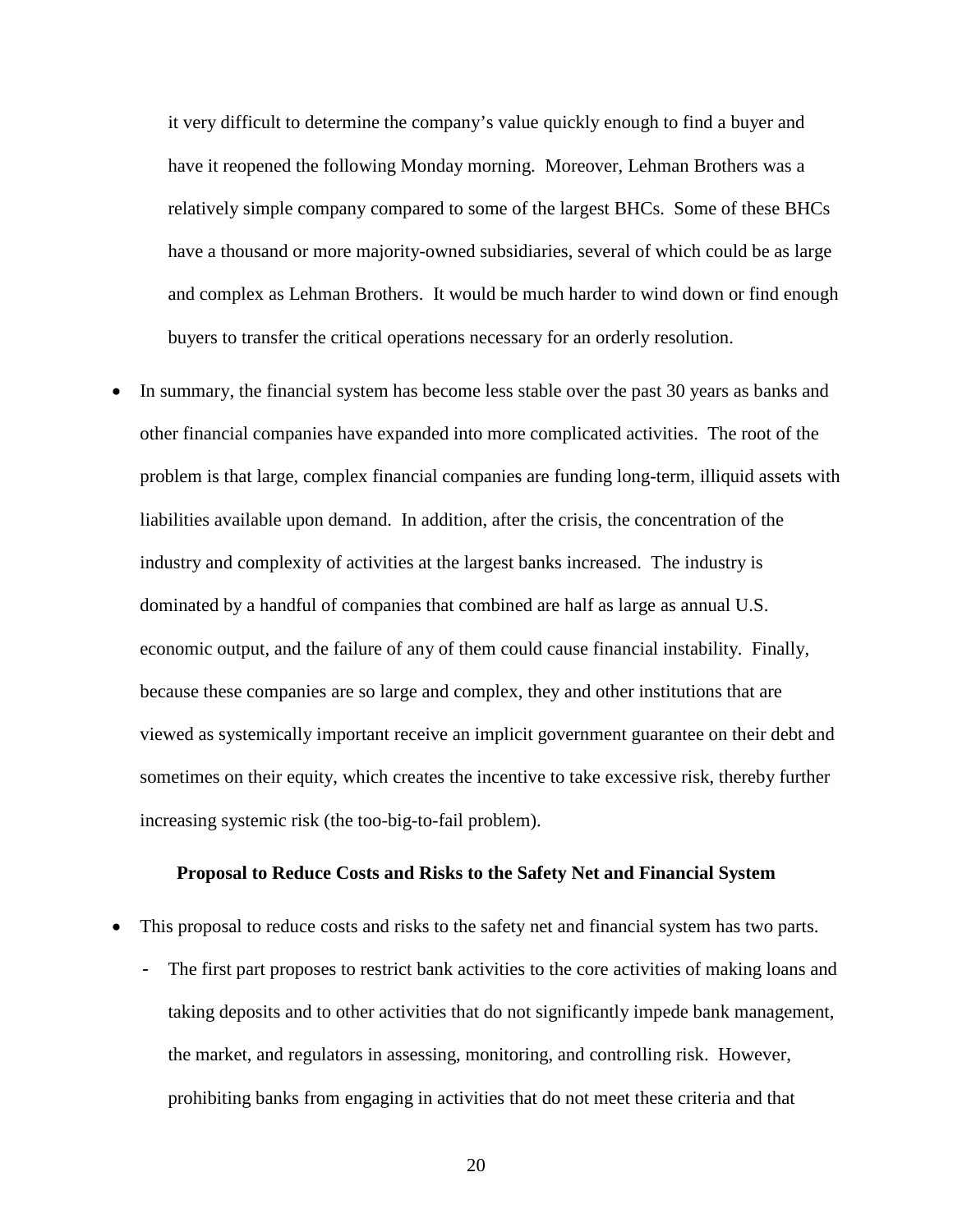threaten financial stability would provide limited benefits if those activities migrate to shadow banks.

- The second part proposes changes to the shadow banking system by making recommendations to reform money market funds and the repo market.

#### Restricting activities of banking organizations

- The financial activities of commercial, investment, and shadow banks can be categorized in the following six groups (Richardson, Smith, and Walter):
	- Commercial banking deposit taking and lending to individuals and businesses.
	- Investment banking underwriting securities (stocks and bonds) and providing advisory services.
	- Asset and wealth management services managing assets for individuals and institutions.
	- Dealing and market making securities, repos, over-the-counter (OTC) derivatives.
	- Brokerage services retail, professional, and institutional investors, and hedge funds (prime brokerage).
	- Proprietary trading trading for own account and owning hedge and private equity funds.
- Using the criterion for permissible activities stated above, banking organizations would be able to conduct the following activities: commercial banking, investment banking, and asset and wealth management services. Investment banking and asset and wealth management services are mostly fee-based services that do not put much of a firm's capital at risk. In addition, asset and wealth management services are similar to the trust services that always have been allowed for banks.
- In contrast, the other three categories of activities dealing and market making, brokerage, and proprietary trading – have little in common with core banking services and create risks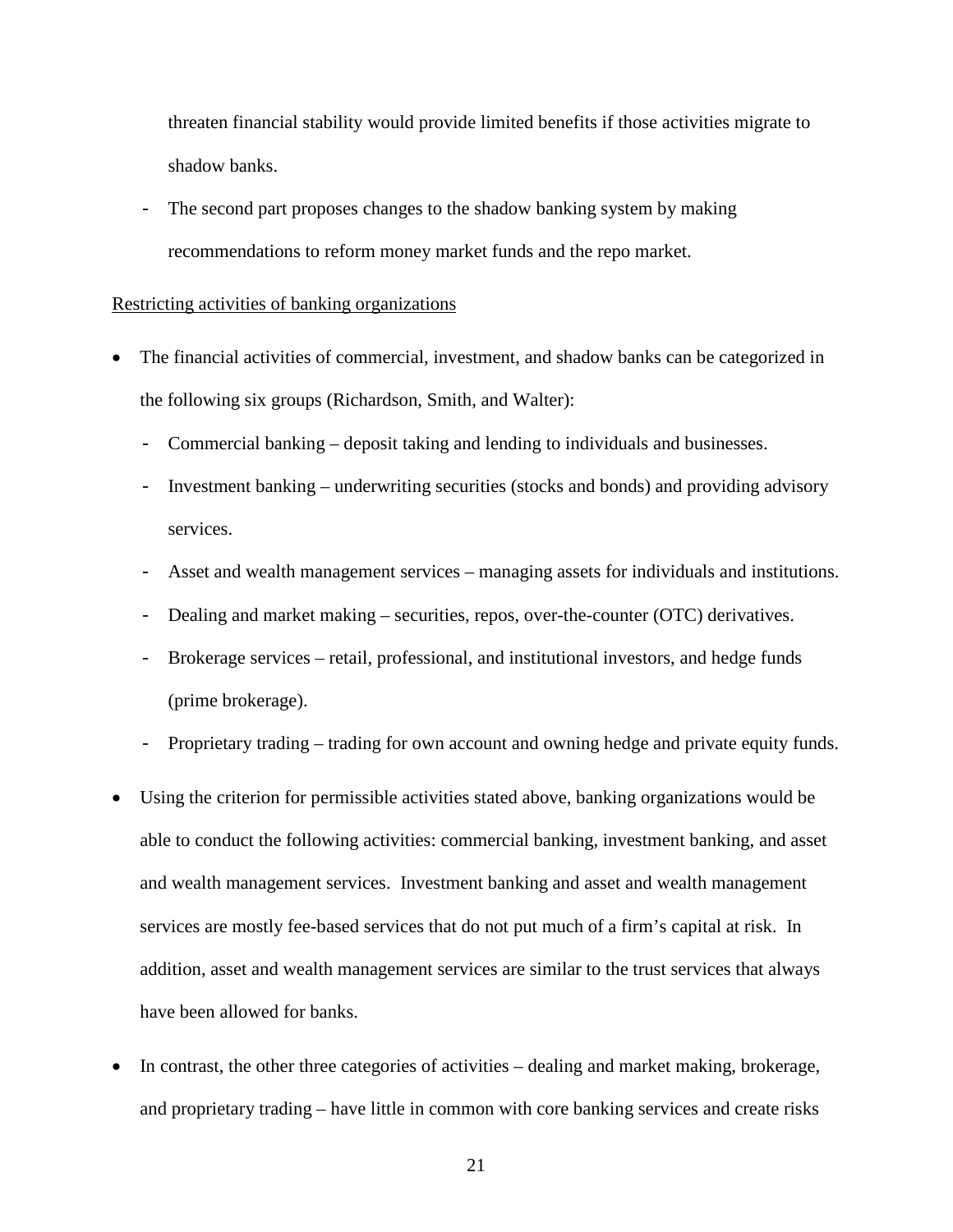that are difficult to assess, monitor, and control. Banking organizations would not be allowed to do any trading, either proprietary or for customers, or make markets because it requires the ability to do trading.<sup>[10](#page-22-0)</sup> In addition, allowing customer but not proprietary trading would be difficult to enforce because the securities inventory used to facilitate customer trading cannot be easily distinguished from proprietary assets. Prime brokerage services not only require the ability to conduct trading activities, but also allow companies to finance their activities with "free balances," which can be highly unstable funds.<sup>[11](#page-22-1)</sup>

- Other potential restrictions include limits on bank investments. Historically, bank investments were restricted to loans and investments in investment-grade securities. As demonstrated in the financial crisis, the complexity of many asset-backed securities made it very difficult to determine their credit quality. As a result, consideration should be given to restrictions on investing in "complicated" securities, such as multilayer structured securities (e.g., CDOs) that are difficult to value, and to determine and monitor credit quality.
- Off-balance-sheet holdings and exposures should be supervised and regulated as if they were on-balance-sheet because, as was also demonstrated in the crisis, they ultimately put a bank's capital at risk.
- The recommended activity restrictions would make banks more transparent and would enable better risk management, market discipline, supervision, regulation, and resolution.
- The proposed activity restrictions will improve the risk management of banks by focusing their activities solely on the traditional banking business with exposure only to risks inherent in these activities.

<span id="page-22-0"></span> $^{10}$  Banking organizations would be allowed to purchase and sell derivatives to hedge their assets and liabilities.<br> $^{11}$  Hedge funds hold cash balances with their prime brokers to finance and facilitate transactions.

<span id="page-22-1"></span>the cash a hedge fund client has a right to demand on short notice.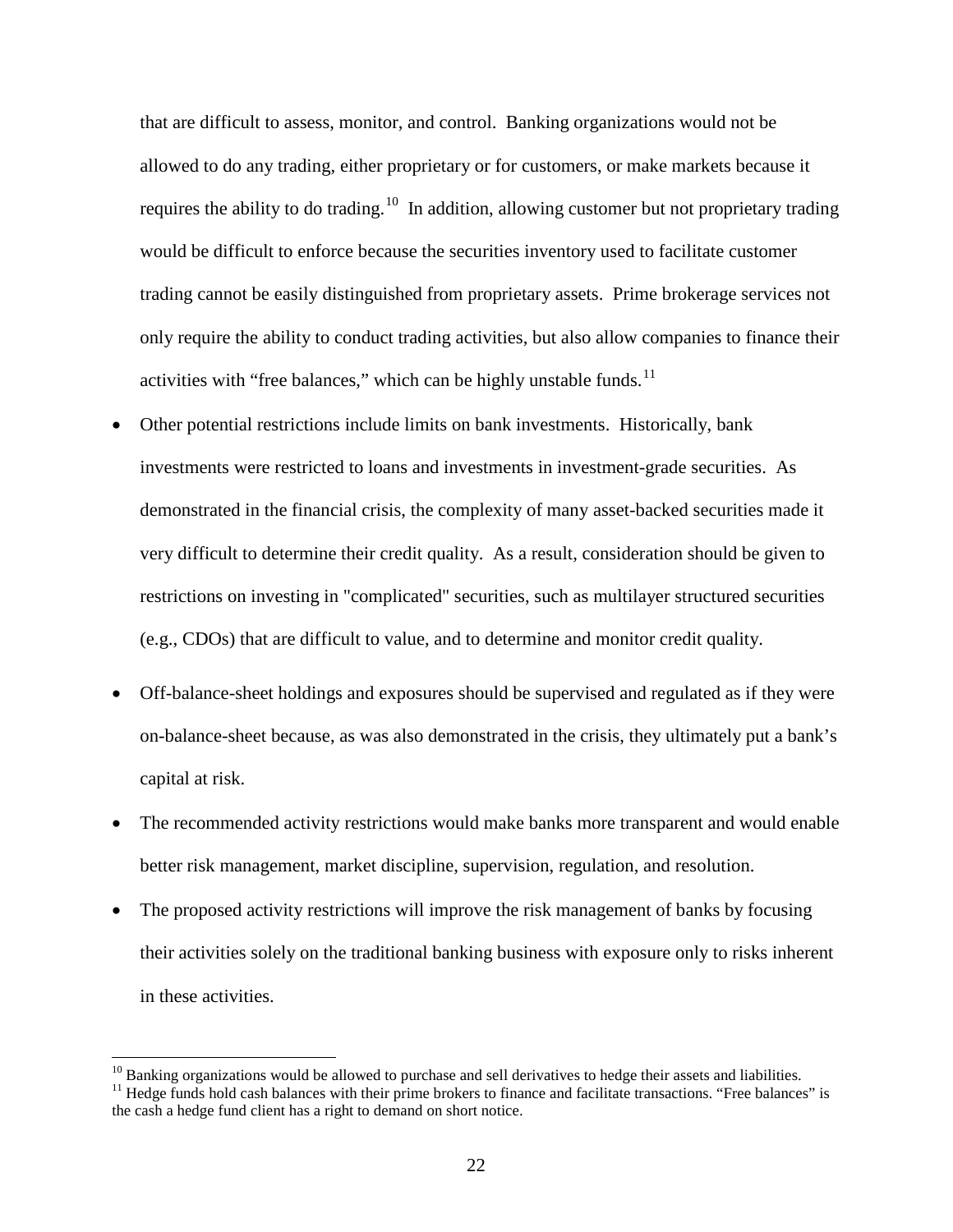- The underlying factors that make commercial banking successful are inherently different from those that make securities firms successful. Banking is based on a long-term customer relationship where the interests of the bank and customer are the same. Both the bank and loan customers benefit if borrowers do well and are able to pay off their loans. In contrast, trading is an adversarial zero-sum game – the trader's gains are the customer's losses. Thus, restricting these activities removes a conflict of interest between a bank and its counterparty customers, which could produce a more stable, less risky company.
- The inherent riskiness of securities trading, dealing, and market-making attracts, and in fact requires, people who are predisposed to taking short-term risks rather than lenders with a long-term perspective. The combination of securities with commercial banking activities in a single organization provides opportunities for the senior management and boards of directors to be increasingly influenced by individuals with a short-term perspective. As a result, the increased propensity of these corporate leaders to take risk leads to more of a short-term-returns culture throughout the organization.
- Prohibiting the activities mentioned above would allow capital regulation to be simplified and improved. Capital regulation would be simpler and more effective because there would be less need for complicated risk-based requirements if the balance sheet is largely limited to loans and investment-grade securities. For example, capital regulation could be structured as a relatively high, simple leverage ratio combined with supervision.<sup>[12](#page-23-0)</sup> Moreover, regulatory

<span id="page-23-0"></span><sup>&</sup>lt;sup>12</sup> Admati, DeMarzo, Hellwig, and Pfleiderer provide an excellent discussion of the reasons for substantially increasing bank capital requirements. Hellwig provides arguments for abandoning risk-sensitive capital requirements.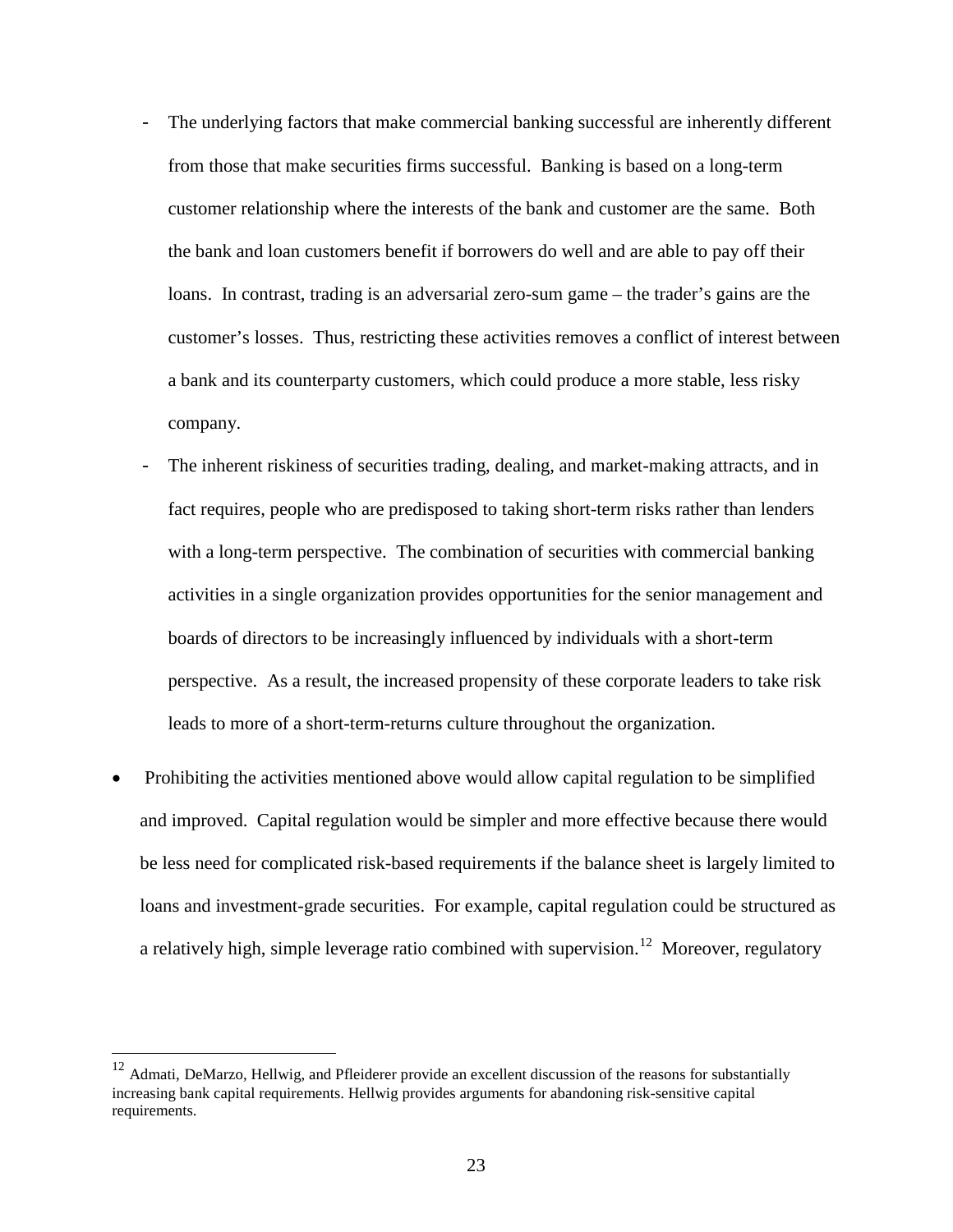arbitrage between balance-sheet and off-balance-sheet activities and between banking and trading books is difficult to prevent with regulation.

- Critics of restricting bank activities argue it would reduce the economies of scale and scope that are critical for the largest banks to be successful in global markets and that large corporations want one-stop shopping for their financial services. These arguments, however, are not persuasive.
	- First, there is no strong evidence of economies of scale at the sizes of the largest banking companies. There are many conceptual and empirical problems with studies of economies of scale.<sup>[13](#page-24-0)</sup> Nevertheless, older studies from the 1990s show that there are no economies of scale when banks are larger than about \$250 million in assets, although the threshold is likely to be higher in today's economy because of inflation and advancements in information technology. Although a more recent study from the mid-2000s suggests there are economies of scale for the largest banking organizations, the results are highly questionable because there are so few banks at the sizes in question and the study uses data prior to the problems that banks had during the financial crisis.
	- Second, there is even less evidence of economies of scope.<sup>[14](#page-24-1)</sup> In fact, there is evidence that multiple functions of large, complex banks actually increase systemic risk and anecdotal evidence that if bank activities are restricted as suggested here, a more competitive nonbank financial industry would emerge and thrive.

<span id="page-24-0"></span> $<sup>13</sup>$  DeYoung comments that it is not really possible to provide empirical evidence for or against existence of</sup> economies of scale in large and complex financial institutions because there are too few of them for a meaningful statistical analysis to be conducted.

<span id="page-24-1"></span><sup>&</sup>lt;sup>14</sup> Richardson, Smith, and Walter provide a survey of empirical studies on economies of scale.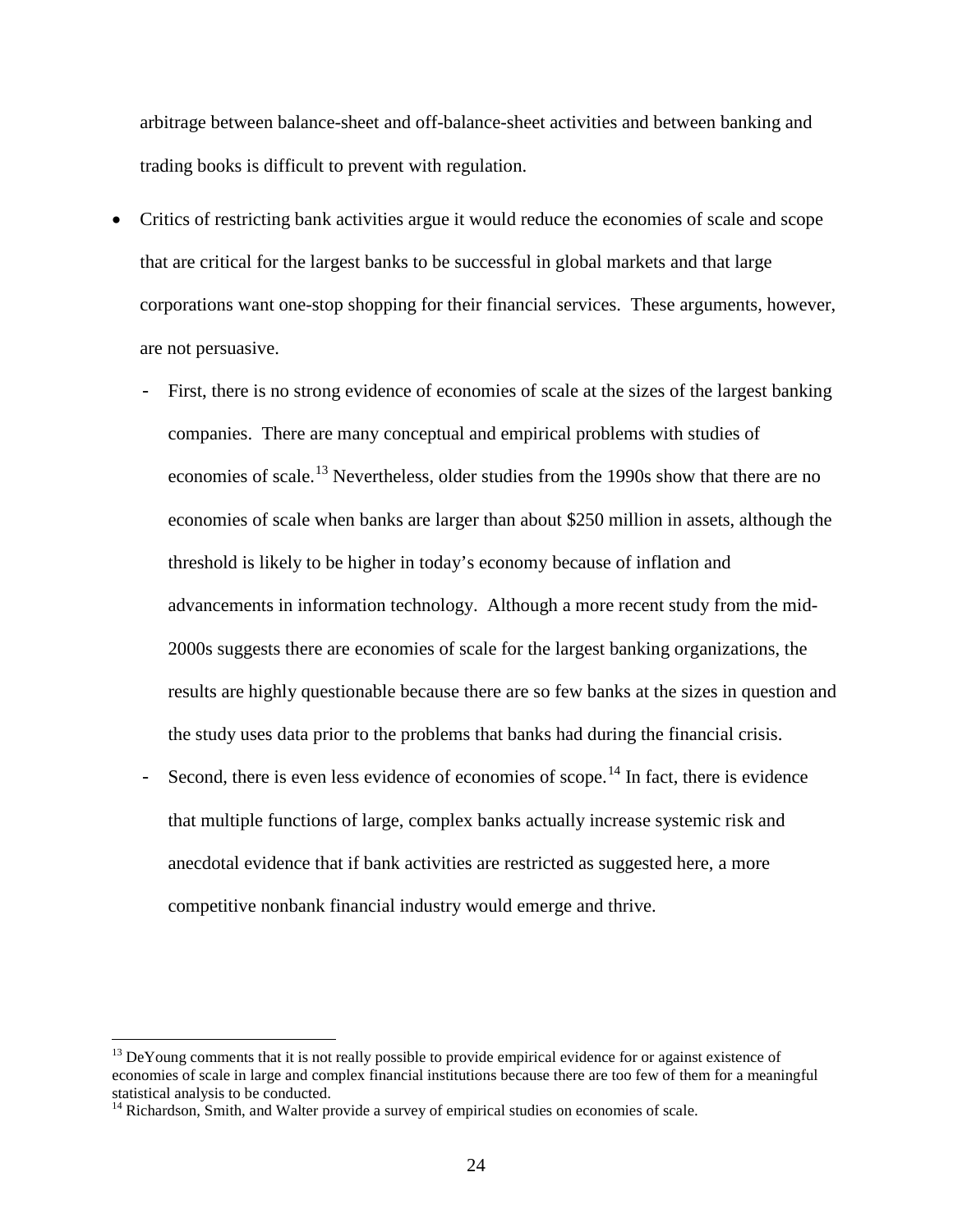- Third, large corporations would still be able to do one-stop shopping for commercial and traditional investment banking services, although they would have to go to securities dealers to purchase swaps and other derivatives for hedging purposes.
- Finally, even if there are economies of scale or scope, it does not necessarily mean that banks should be allowed to continue to conduct all of their current activities. Whether they should depends on comparing the marginal benefits from the reduced private costs of operation to the social costs associated with financial crises. Given the large costs of the 2007-9 crisis and the continued weakness of the economic recovery five years after the crisis began, the efficiencies and cost benefits of size and scope would need to be extremely large.
- Critics of restricting activities also question how we would go about divesting the prohibited activities. The divestitures that were required by the Glass-Steagall Act and the breakup of AT&T in the 1980s suggest that divestitures can be conducted in an orderly manner in a relatively short period of time.
- Critics of restricting activities also are concerned that it would cause two major problems for U.S. banks because they would face a competitive disadvantage relative to universal banks, mostly from Europe, that are allowed to conduct the full range of activities.
	- One problem is it would drive U.S. banks to move to other countries. However, it seems highly improbable that any other country would be willing or able to expand its safety net to new large and complex banking organizations.
	- Second, the competitive disadvantage of U.S. banks would lower their franchise values, which would provide an incentive to take even greater risks to raise lost revenues and maintain ROEs. However, the virtue of restricting activities is that it is easier for the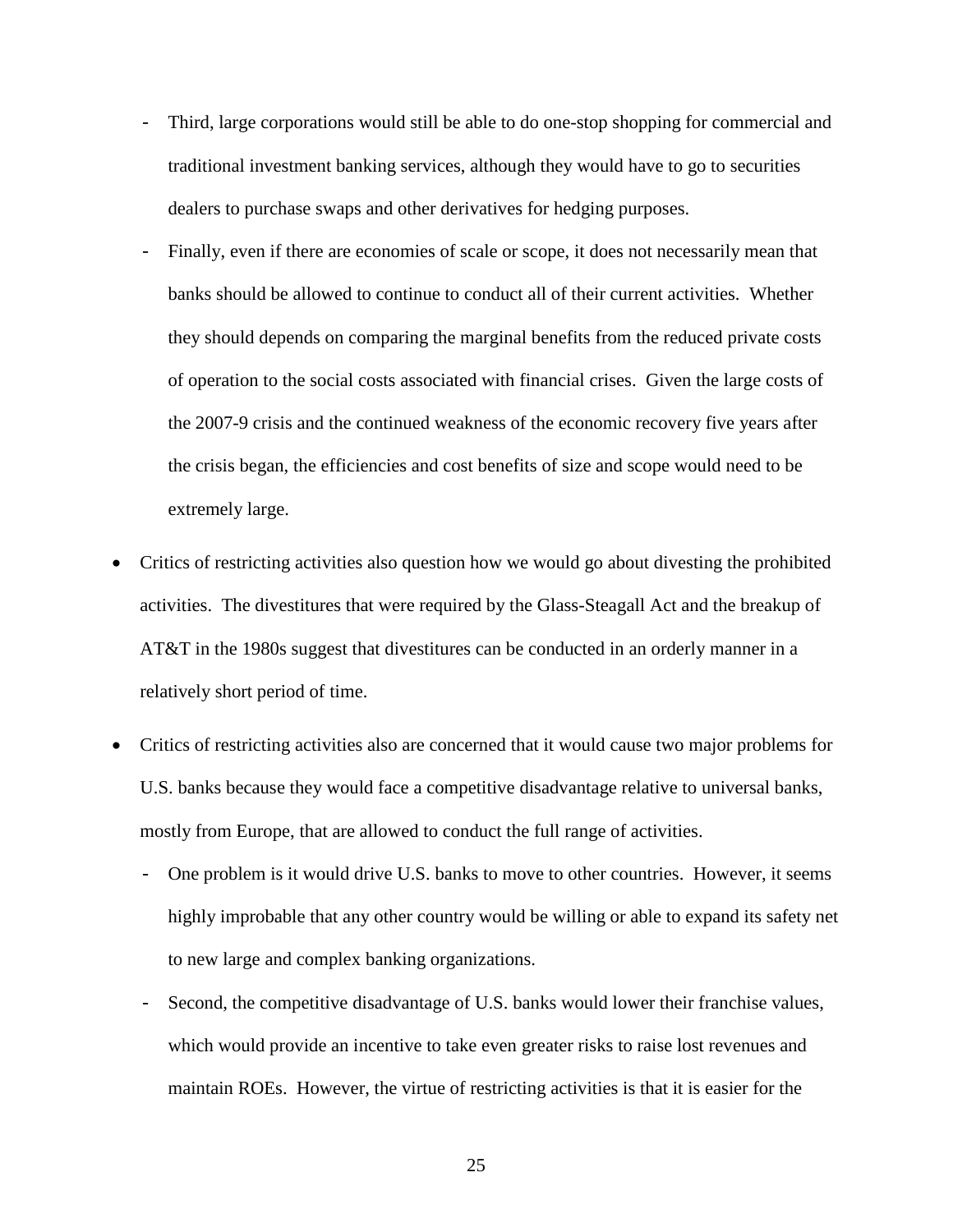supervisors and the market to detect, prevent, and if necessary punish excessive risk taking.

# Reforming the shadow banking system

- Restricting the activities of banking organizations alone, however, does not completely address the stability of the financial system. In fact, it could worsen the risk of financial instability by pushing even more activities from the regulated banking sector to large, interconnected securities firms, which would expand the sector that was an integral part of the financial crisis.
- As previously discussed, the source of this instability is the use of short-term funding for longer-term investment in the shadow banking market, i.e., the maturity and liquidity transformation conducted by a lightly regulated/unregulated sector of the financial system. We believe this source of systemic risk can be significantly reduced by making two changes to the money market.
- The first recommendation addresses potential disruptions coming from money market funding of shadow banks – money market mutual funds and other investment funds that are allowed to maintain a fixed \$1 NAV should be required to have floating net asset values.
	- The primary MMIs today are MMMFs and repos. Individuals, institutional investors, and nonfinancial companies are the primary holders of MMMF and other MMI funds with a fixed \$1 NAV, which in turn are major investors in repos along with other financial companies.
	- Some have suggested that MMMFs should be backed by government guarantees. We see no reason why the safety net should be extended and the taxpayer put at risk when other solutions are feasible. In addition, providing government guarantees would require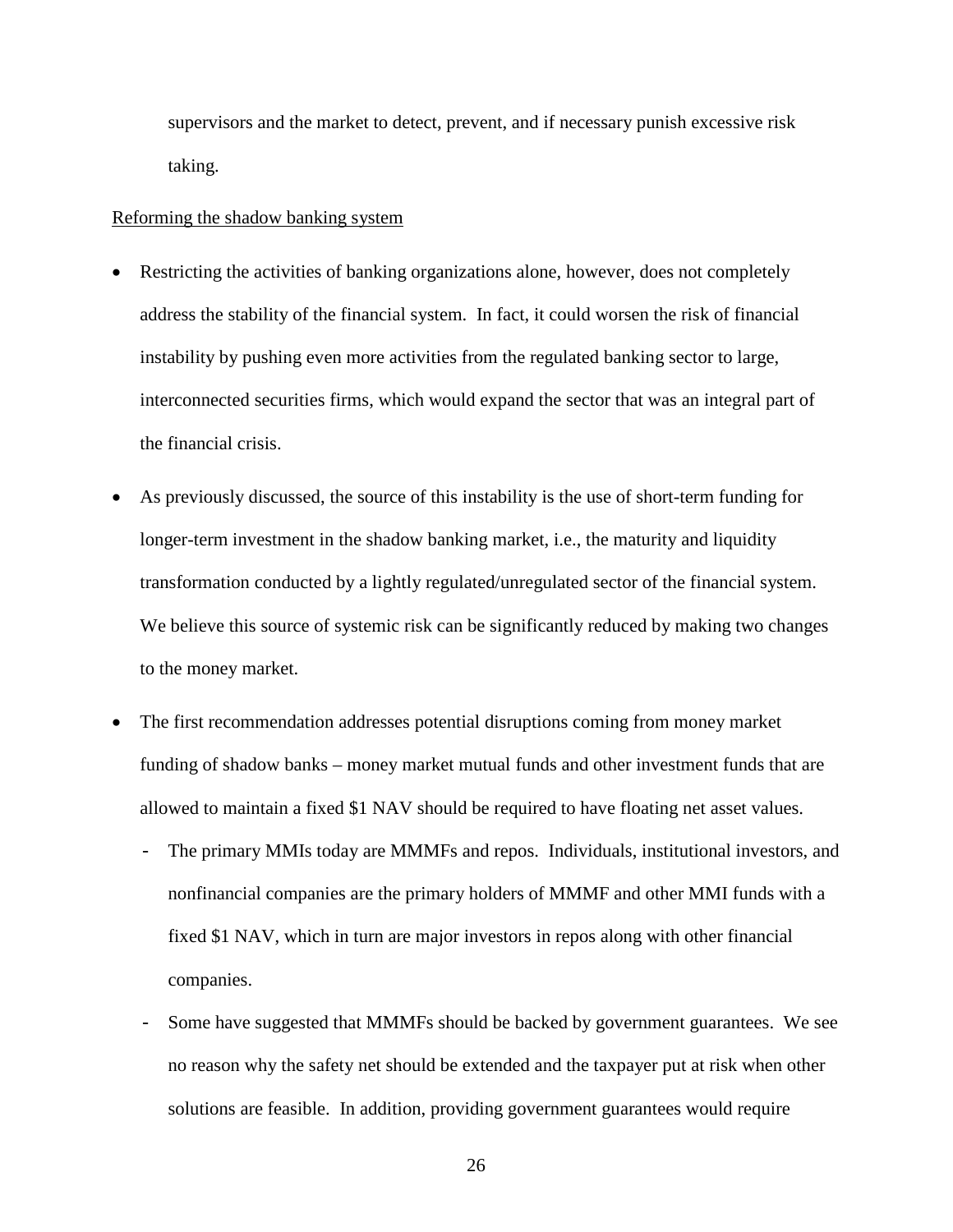prudential supervision to prevent excessive risk taking, but it would not be effective because of the ability of funds to rapidly shift their risk profiles.

- The runs during the crisis on MMMFs occurred because of concerns about the quality of their investments and because of the promise to maintain a \$1 NAV. MMMF investment rules have been strengthened by increasing the minimum average quality and decreasing the maximum average maturity of their investments.<sup>[15](#page-27-0)</sup> However, because of the difficulty in calibrating these requirements, it is not clear that the vulnerability of MMMFs to runs in a systemic event would be significantly reduced as long as the fixed \$1 NAV is maintained. We believe reliance on this source of short-term funding and the threat of disruptive runs would be greatly reduced by eliminating the fixed \$1 NAV and requiring MMMFs to have floating NAVs.
- Critics of eliminating a \$1 NAV for MMMFs argue that this limits cash management options for large corporations. However, MMMFs were first introduced to evade interest rate ceilings on deposits, and the only remaining Regulation Q deposit rate ceiling – the prohibition of paying interest on business transactions deposits – was eliminated by the Dodd-Frank Act. Some may be concerned that their deposits will be largely uninsured, but they are uninsured when invested in MMMFs. In addition, European MMMFs historically have mostly used floating NAVs. Although the percentage of fixed NAV European MMMFs has increased in recent years, the majority still have floating NAVs.
- The second recommendation addresses potential disruptions stemming from the repo financing of shadow banks – the bankruptcy law for repurchase agreement collateral should

<span id="page-27-0"></span><sup>&</sup>lt;sup>15</sup> Some of the new rules for MMMFs are: 30 percent of assets must be liquid within one week, no more than 3 percent of assets can be invested in second-tier securities, the maximum weighted-average maturity of a fund's portfolio is 60 days, and MMMFs have to report their holdings every month.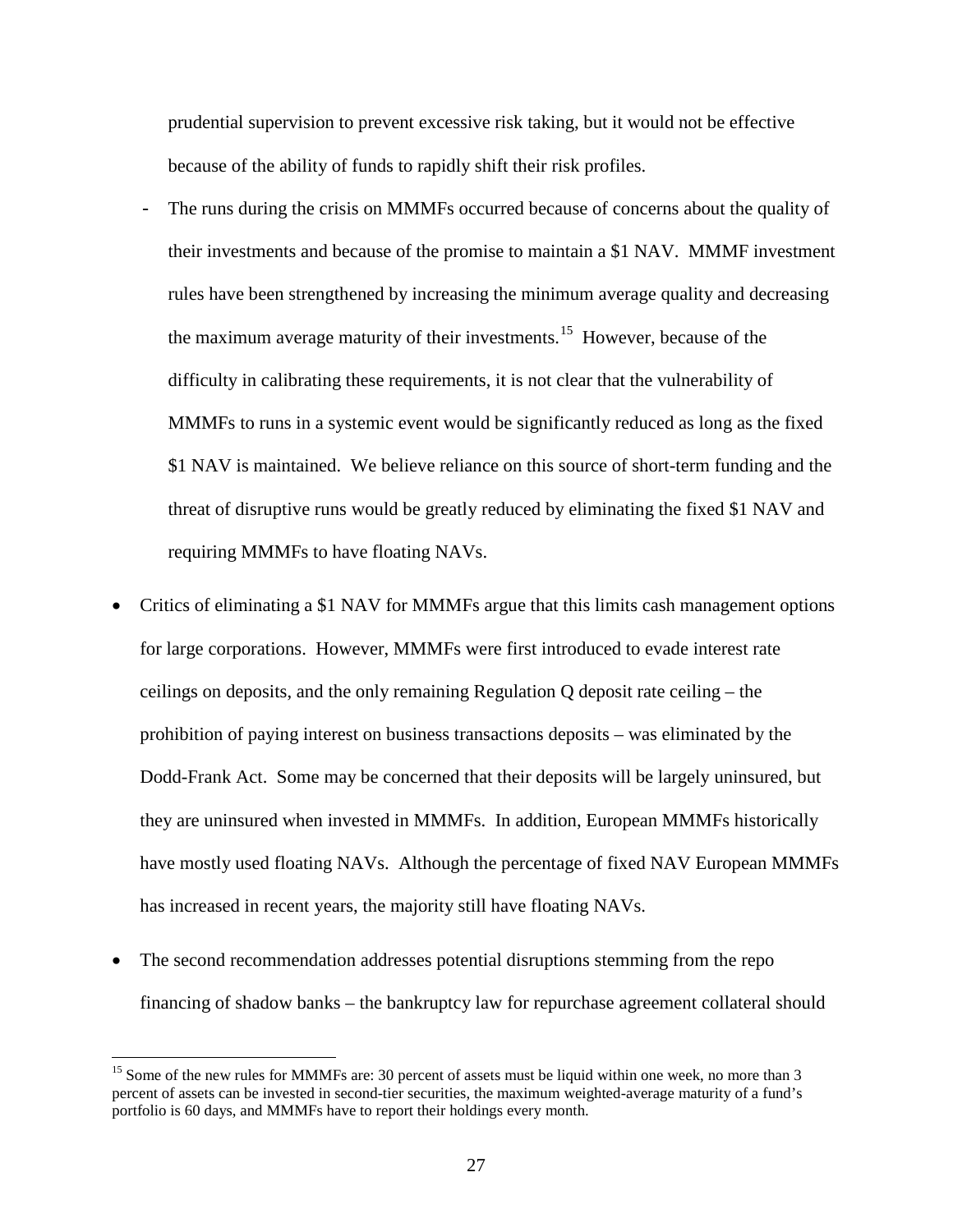be rolled back to the pre-2005 rules. By making this change, mortgage-related assets would no longer be exempt from the automatic stay in bankruptcy when a repo borrower defaults on its repurchase obligation.

- One reason for the runs on repos during the crisis was because of the prevalence of repo borrowers using subprime mortgage-related assets as collateral. Essentially, these borrowers funded long-term assets of relatively low quality with very short-term liabilities. The price volatility of subprime MBS rose sharply when subprime defaults started reducing MBS income flows. As a result, haircuts on subprime repos rose sharply or the repos were not rolled over.
- The eligibility of mortgage-related assets as collateral exempt from the automatic stay in bankruptcy in case of default by the borrower is relatively recent. The automatic stay exemption allows the lender to liquidate the collateral upon default as opposed to having to wait for the bankruptcy court to determine payouts to secured creditors.
- Prior to 2005, collateral in repo transactions eligible for the automatic stay exemption was limited to U.S. government and agency securities, bank certificates of deposits, and bankers' acceptances. The Bankruptcy Abuse Prevention and Consumer Protection Act of 2005 expanded the definition of repurchase agreements to include mortgage loans, mortgage-related securities, and interest from mortgage loans and mortgage-related securities. This meant that repos collateralized by MBS, CMOs, CMBS, and CDOs backed by mortgage-related assets became exempt from the automatic stay.
- We believe the problem of runs by repo lenders would be significantly reduced by rolling back the bankruptcy law for repurchase agreement collateral to the pre-2005 rules. The problem with the current bankruptcy law for repos is it provides special treatment – that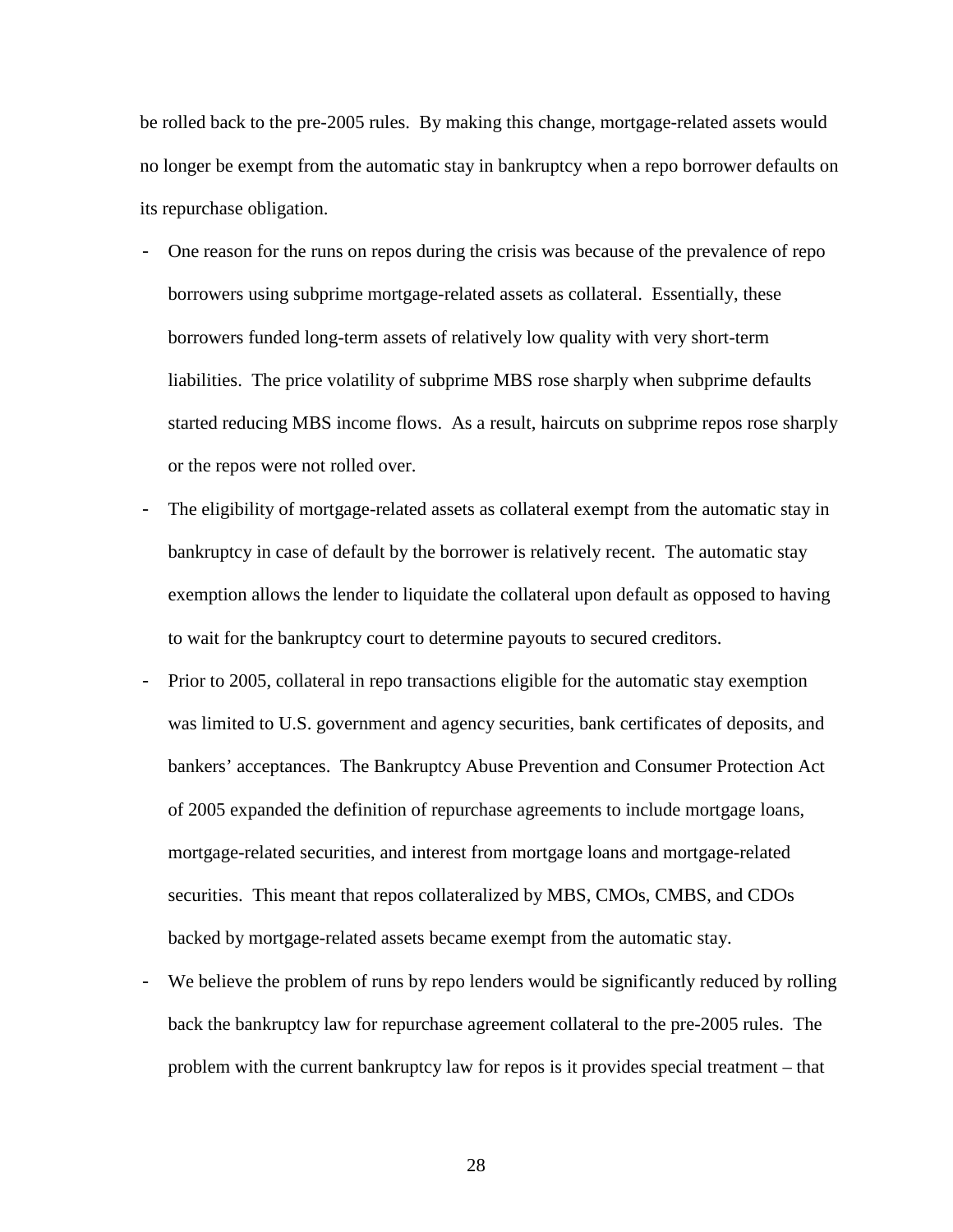is, it essentially subsidizes – short-term funding with mortgage-related collateral relative to other longer-term repo collateral or securities-based lending. As with the safety net for banks, the subsidy leads to the overuse of short-term repo funding, and therefore the overproduction of risky shadow banking activities.

• Overall, these two changes to the rules for money market funds and repo would increase the stability of the shadow banking system because term lending would be less dependent on "demandable" wholesale funding and more reliant on term funding. Fixed NAVs, like the just-noted problem with current repo bankruptcy law, provide special treatment and therefore subsidize short-term funding. These subsidies lead to an overreliance on short-term funding and excessive risk in shadow banking activities. With the recommended changes, shadow banks would rely less on short-term wholesale funding and more on term funding, which would continue to be provided by institutional investors such as mutual funds, pension funds, and life insurance companies. While this might increase the cost of funds and, therefore, the cost of mortgages and other consumer loans, it would be less risky and more reflective of the true costs.